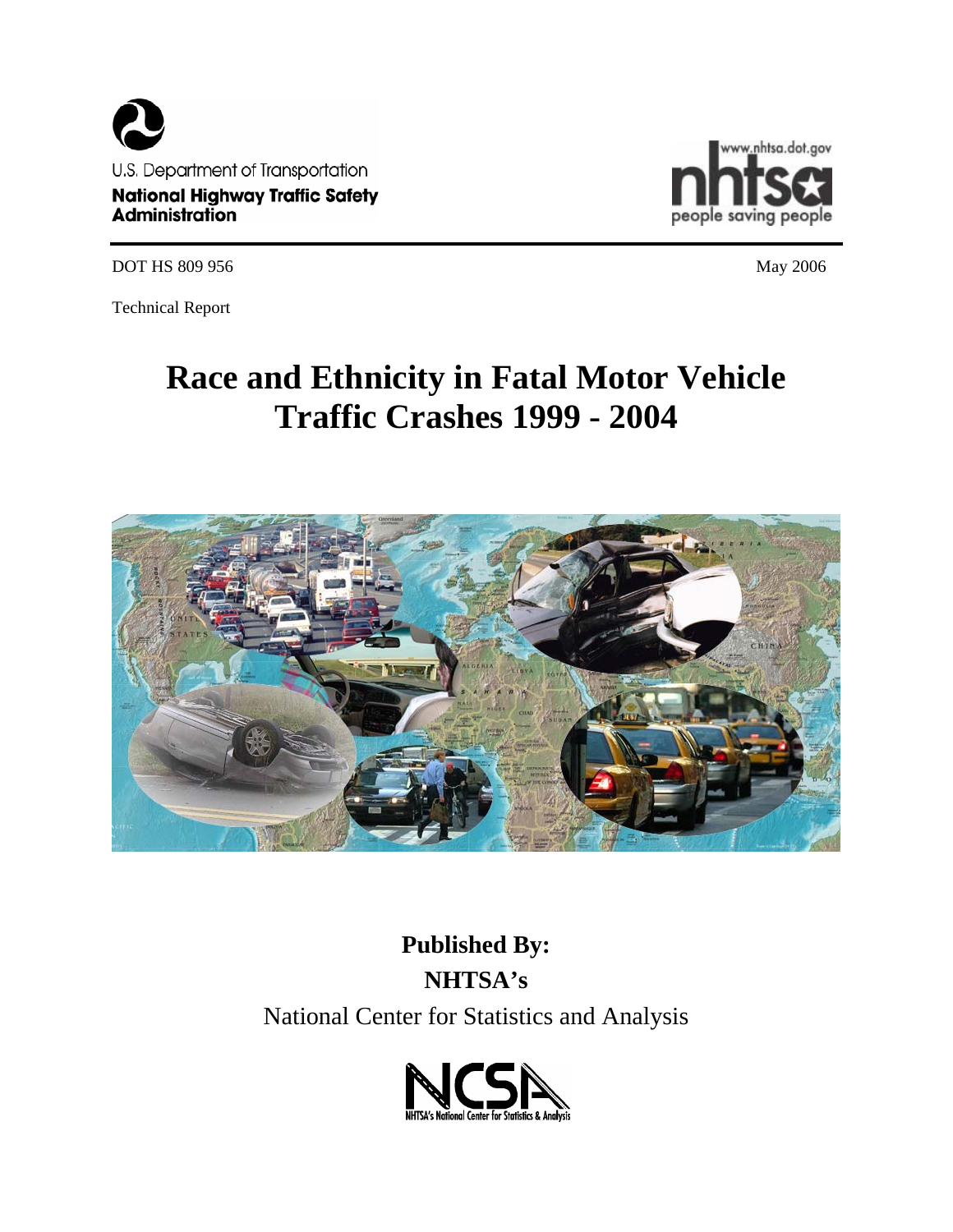Technical Report Documentation Page

| 1. Report No.<br><b>DOT HS 809 956</b>                                                                                                                                                                                                                                        | 2. Government Accession | 3. Recipients's Catalog No.                                            |  |
|-------------------------------------------------------------------------------------------------------------------------------------------------------------------------------------------------------------------------------------------------------------------------------|-------------------------|------------------------------------------------------------------------|--|
| 4. Title and Subtitle<br>Race and Ethnicity<br>Factors in Fatal Motor Vehicle Traffic Crashes 1999 – 2004                                                                                                                                                                     |                         | 5. Report Date May 2006                                                |  |
|                                                                                                                                                                                                                                                                               |                         | 6. Performing Organization Code<br><b>NPO-121</b>                      |  |
| 7. Author(s)<br>Judith Hilton                                                                                                                                                                                                                                                 |                         | 8. Performing Organization Report No.                                  |  |
| 9. Performing Organization Name and Address<br>Mathematical Analysis Division, National Center for Statistics and<br>Analysis<br>National Highway Traffic Safety Administration<br>U.S. Department of Transportation<br>NPO-121, 400 Seventh Street SW., Washington, DC 20590 |                         | 10. Work Unit No. (TRAIS)n code                                        |  |
|                                                                                                                                                                                                                                                                               |                         | 11. Contract of Grant No.                                              |  |
|                                                                                                                                                                                                                                                                               |                         |                                                                        |  |
| 12. Sponsoring Agency Name and Address<br>Mathematical Analysis Division, National Center for Statistics and<br>Analysis<br>National Highway Traffic Safety Administration<br>U.S. Department of Transportation<br>NPO-121, 400 Seventh Street SW., Washington, DC 20590      |                         | 13. Type of Report and Period Covered<br><b>NHTSA Technical Report</b> |  |
|                                                                                                                                                                                                                                                                               |                         | 14. Sponsoring Agency Code                                             |  |
|                                                                                                                                                                                                                                                                               |                         |                                                                        |  |
| 15. Supplementary Notes                                                                                                                                                                                                                                                       |                         |                                                                        |  |

The author wishes to thank Rajesh Subramanian for calculations of the leading causes of death from the 2002 Centers for Disease Control/National Center for Health Statistics Mortality Files, and Marilouise Burgess for her invaluable help in assembling this report in Microsoft Word.

#### 16. Abstract

Because of the growing concern in the motor vehicle traffic safety community over the high number of minority fatalities, this report was written to describe the differences among racial and ethnic groups in the frequency of occurrence of characteristics or behaviors associated with fatalities in motor vehicle traffic crashes. When measured against deaths from all causes, motor vehicle traffic crashes have accounted for disproportionately large percentages, particularly among Native Americans and Hispanics. Alcohol has played a major role in the deaths of both drivers and pedestrians. Additional factors contributing to higher numbers have been lack of valid licensing for drivers, and lower usage of safety belts, child safety seats, and motorcycle helmets by all but Asian/Pacific Islanders. Compared to all others, African American children were killed in disproportionately high numbers in both urban and rural settings.

| 17. Key Words<br>Native American, Hispanic, African/American, Black, White,<br>Asian/Pacific Islander, alcohol, safety belts, child safety seats,<br>motorcycle helmets, license validity, US population, race,<br>ethnicity, drivers, pedestrians |                                      | 18. Distribution Statement<br>Document is available to the public through the National<br>Technical Information Service, Springfield, VA 22161 |           |  |
|----------------------------------------------------------------------------------------------------------------------------------------------------------------------------------------------------------------------------------------------------|--------------------------------------|------------------------------------------------------------------------------------------------------------------------------------------------|-----------|--|
| 19. Security Classif. (of this report)                                                                                                                                                                                                             | 20. Security Classif. (of this page) | 21. No of Pages                                                                                                                                | 22. Price |  |
| Unclassified                                                                                                                                                                                                                                       | Unclassified                         | 34                                                                                                                                             |           |  |

Form DOT F1700.7 (8-72) **Reproduction of completed page authorized**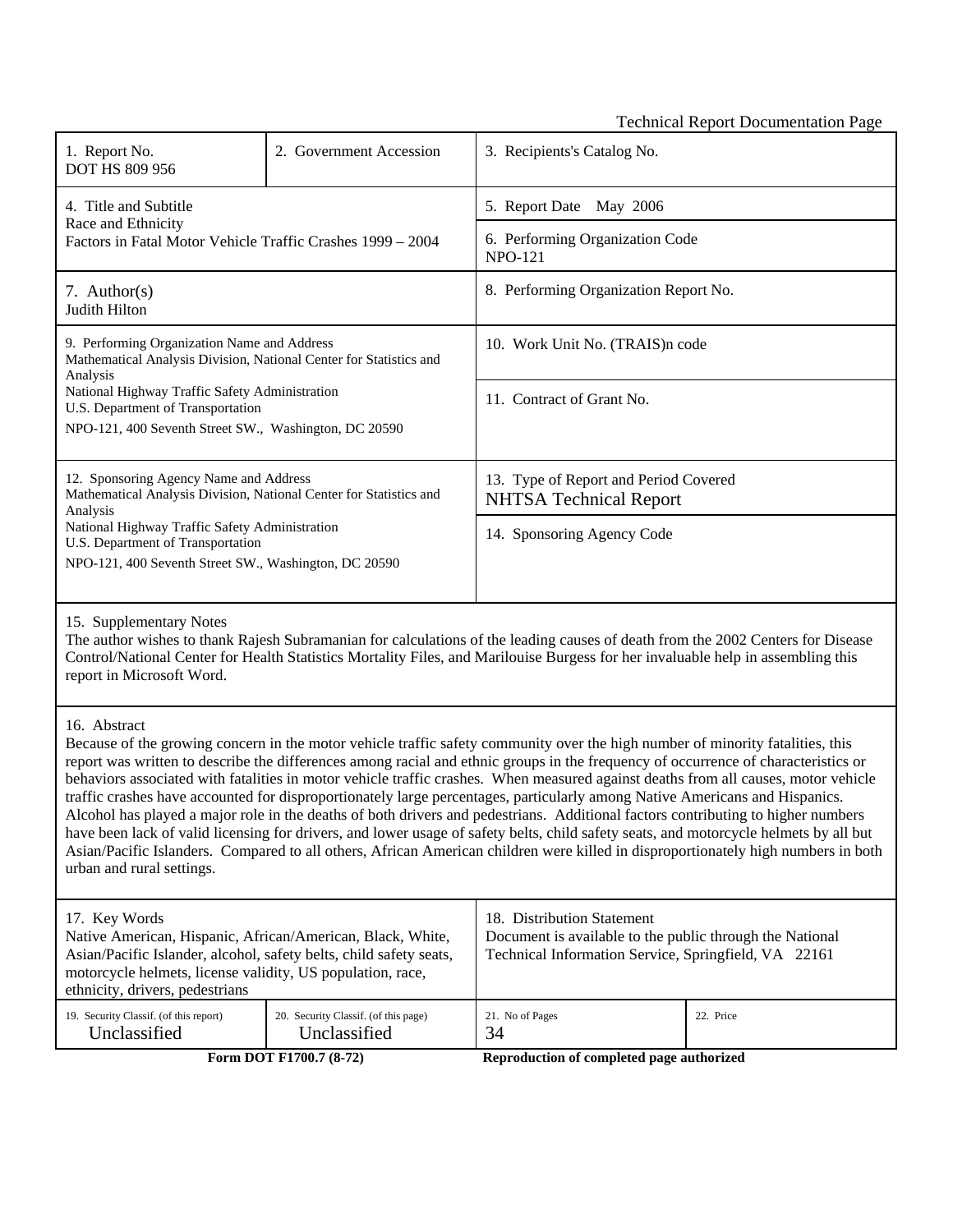## **Table of Contents**

|    | <b>EXECUTIVE SUMMARY</b>                    | $\mathbf{i}$   |
|----|---------------------------------------------|----------------|
| 1  | <b>INTRODUCTION</b>                         | $\mathbf{1}$   |
| 2  | <b>POPULATIONS</b>                          | $\mathbf{1}$   |
| 3. | <b>DATA SOURCES</b>                         | $\overline{2}$ |
| 4. | <b>DEFINITIONS</b>                          | 3              |
| 5. | <b>LEADING CAUSES OF DEATH</b>              | 3              |
| 6. | <b>DRIVERS</b>                              |                |
|    | 6.1 Alcohol                                 | 8              |
|    | 6.2 Licensing                               | 11             |
|    | <b>6.3 Prior Convictions</b>                | 12             |
|    | 6.4 Crash Type                              | 13             |
| 7. | RESTRAINT USE IN PASSENGER VEHICLES         |                |
|    | 7.1 Child Restraints for Age 4 and Younger  | 14             |
|    | 7.2 Other Vehicle Occupants                 | 15             |
|    | 7.3 National Occupant Protection Use Survey | 16             |
| 8. | HELMET USE FOR MOTORCYCLE RIDERS            | 16             |
|    | 9. PEDESTRIANS AND OTHER NON-OCCUPANTS      |                |
|    | 9.1 Fatalities                              | 18             |
|    | 9.2 Alcohol                                 | 19             |
|    | 10. CONCLUSIONS                             | 20             |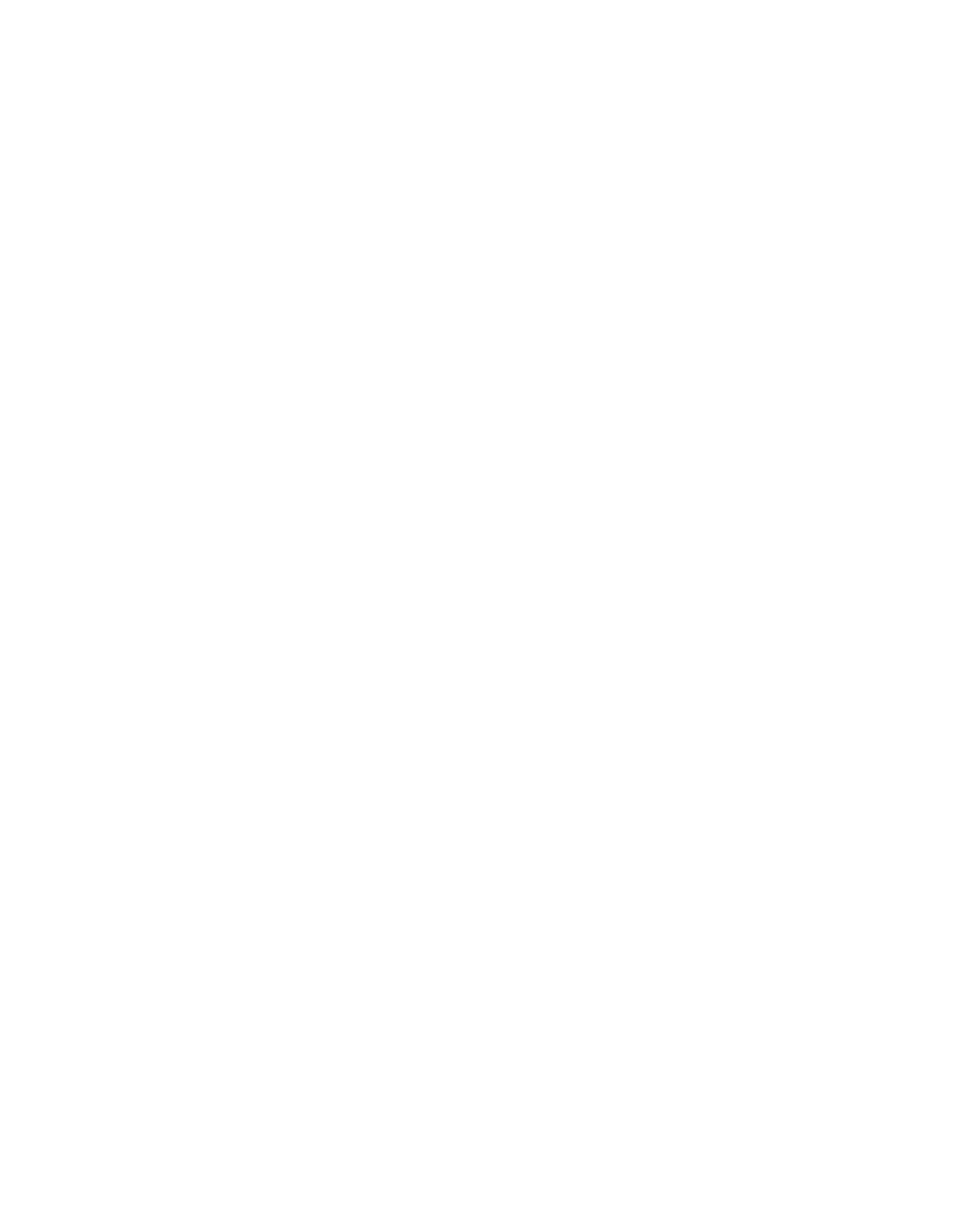### **Race and Ethnicity in Fatal Motor Vehicle Traffic Crashes, 1999-2004**

#### **EXECUTIVE SUMMARY**

#### **Background**

This report describes the differences among racial and ethnic populations in the frequency of occurrence of characteristics or behaviors associated with fatal motor vehicle crashes. Leading cause of death data<sup>[1](#page-4-0)</sup> from 2002, the latest year available, showed that 6.8 percent of deaths from all causes were attributable to motor vehicle traffic crashes for Native Americans and more than 4.7 percent for Hispanics or Latinos. For the non-Hispanic White population, the percentage of those dying from traffic crashes was just below 1.6 percent, and for Black or African Americans and Asians and Pacific Islanders, the percentages were 1.8 percent and 2.5 percent, respectively. The Native American population is comparatively small and does not appear to be growing proportionally. However, the Hispanic-Latino portion of the United States population in the year 2050 is projected to be double that population in 2000, according to projections by the U.S. Census Bureau.

#### **Findings**

 $\overline{a}$ 

Drunk driving continues to play a major role in the motor vehicle traffic crash experience *across race, ethnic, age and gender divides.* Data showed that the percentage of fatally injured drivers who were drinking was highest for Native Americans (57%) and Hispanics or Latinos (47%). This trend appeared to be independent of such socioeconomic influences as education levels or the proportion of female-to-male drivers in the population of drivers killed.

Fatally injured Native American and Hispanic drivers, followed by African American drivers, were less likely to hold valid licenses than White or Asian and Pacific Islander drivers. Moreover, these Native American drivers were more likely to have had prior driving while intoxicated (DWI) convictions and license suspensions, but African American drivers were the most likely to have had speeding convictions and convictions for other moving violations.

For those killed in passenger vehicles, safety belts for children and adults, and safety seats for small children were not used as frequently by those in minority groups when compared with the non-Hispanic White population. More than half of African American, Native American, and Hispanic or Latino children under 5 years of age were not in child safety seats. Asian and Pacific Islander children younger than 4 years of age were more likely to be in child safety seats or belted, and 58 percent of White children were in child safety seats and another 11 percent belted. Among these three groups, fatally injured African Americans, Native Americans, and Hispanics or Latinos had the lowest rates of safety belt use for those 5 years of age and older. The highest safety belt use rate was for Asians and Pacific Islanders at 48 percent.

<span id="page-4-0"></span><sup>&</sup>lt;sup>1</sup> See *Motor Vehicle Traffic Crashes as a Leading Cause of Death in the U.S., 2002 – A Demographic Perspective.*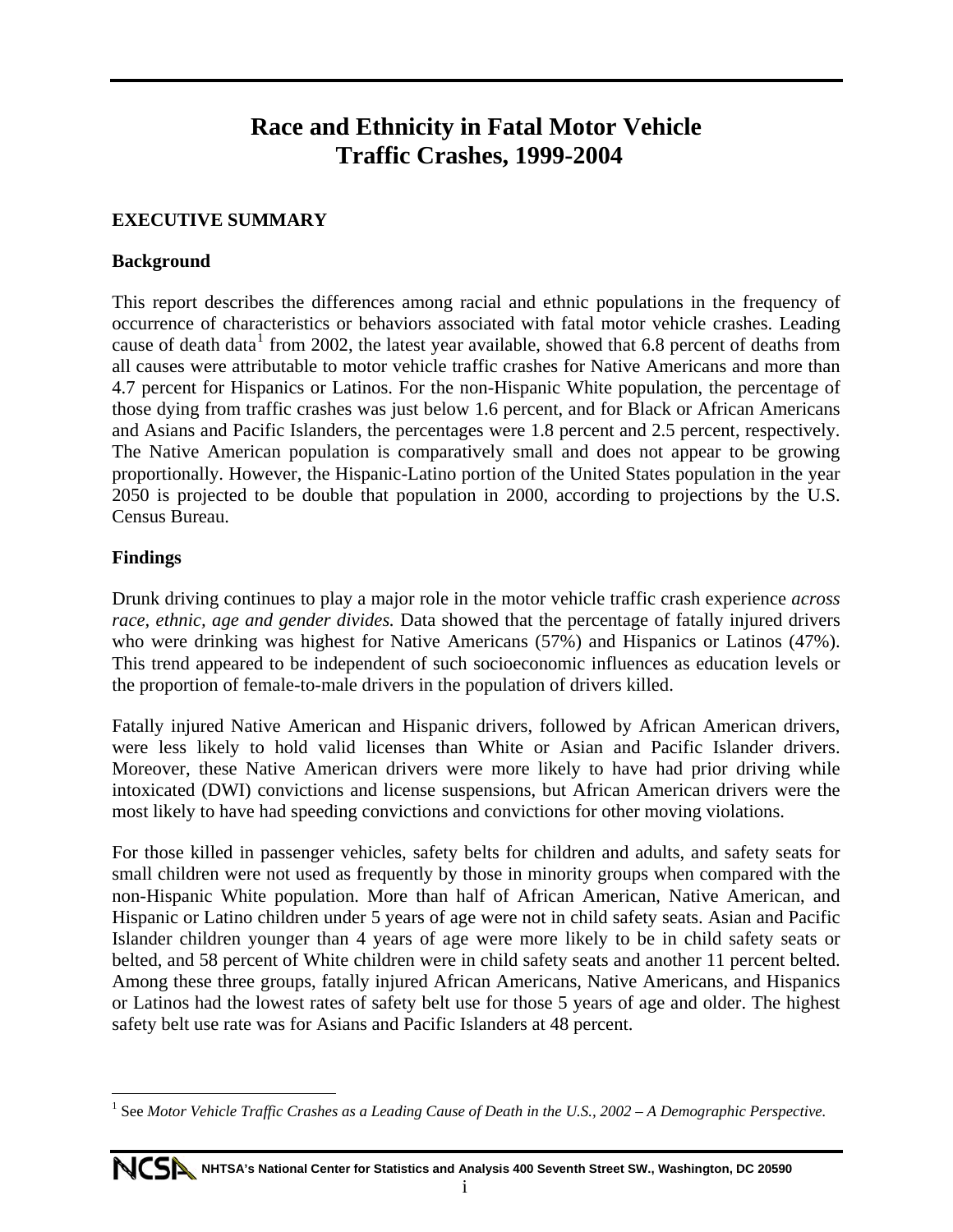Fatally injured Native American and Hispanic motorcycle riders were the least likely to have been wearing helmets with a helmet use rate of 47 percent for both groups. Fatally injured White motorcycle riders were helmeted 51 percent of the time, while Black motorcycle riders wore helmets 58 percent of the time. The highest rate of helmet use by fatally injured motorcycle riders was for Asians and Pacific Islanders, at 67 percent. In the 19 States with universal helmet laws through April 2004, at least 80 percent of all fatally injured motorcycle riders wore motorcycle helmets.

Fatalities of pedestrians and other people not in vehicles as percentages of all motor vehicle traffic fatalities were highest primarily for African American children in the 4–15 age range and next for Asians and Pacific Islanders in the oldest (older than 64) age group. This situation was true for Black children, whether the crashes were urban or rural. However, a large majority of these crashes were urban.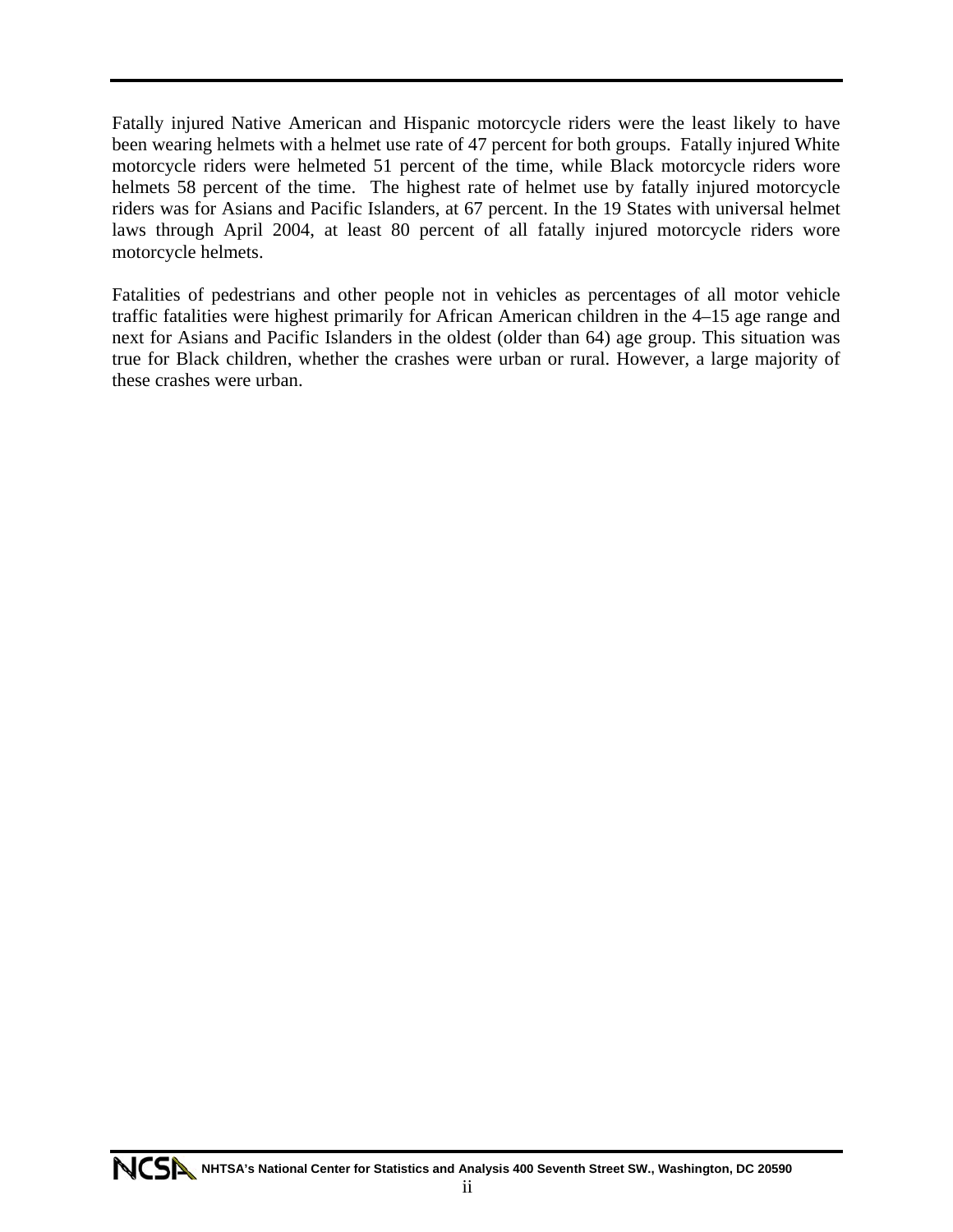#### **1. INTRODUCTION**

As the United States becomes increasingly multicultural, the National Highway Traffic Administration (NHTSA) must seek out, through its traffic safety programs, new and more effective ways to reduce behaviors contributing to motor vehicle traffic crashes. This report presents the current available data to assist NHTSA in the development of countermeasures to reach those most at risk of death or injury in a motor vehicle crash.

Racial and ethnic minorities are disproportionately killed in traffic crashes, compared with the much larger non-Hispanic White population. Though motor vehicle traffic fatalities clearly are a major public health problem for all Americans, this subject is of considerable concern in the highway traffic safety community. Of particular interest is the large number of fatalities in the Hispanic or Latino population because this ethnic group recently has become the largest minority group in the United States.

Population projections from the U.S. Census Bureau indicate that the Hispanic population (currently constituting about 13 percent of the U.S. resident population) will experience such growth that, by the year 2050, nearly a quarter of all residents in the United States will be of Hispanic origin, and the non-Hispanic White population will drop to about a half of all Americans. This population shift could considerably affect motor vehicle fatality and injury rates in the future unless cultural differences and sensitivities are adequately addressed.

The focus of this report is not on involvement rates for the various populations but rather on detecting trends among these populations contributing to the likelihood of motor vehicle traffic crash fatalities.

Data available on race and ethnicity among motorists and others killed and injured in motor vehicle crashes in this country, however, do not answer several important questions, such as whether the subject was first generation and, if so, how long the person had resided in the United States, and how well the individual spoke English. We also have very little data on the socioeconomic background of those involved in motor vehicle traffic crashes.

#### **2. POPULATIONS**

Census data starting in 1990 show steady yearly proportional increases for all minority groups, except Native Americans. Based on the 1990 Census, the largest rate of increase between 1990 and 2000 was for the Hispanic population at 40 percent, followed by Asians and Pacific Islanders at 35 percent. The rate of increase for African Americans was less than 8 percent, and for non-Hispanic White persons, the change was a decrease of 8 percent. These trends are expected to continue in the future. Table 1 shows population projections from the U.S. Census Bureau, based on the 2000 Census.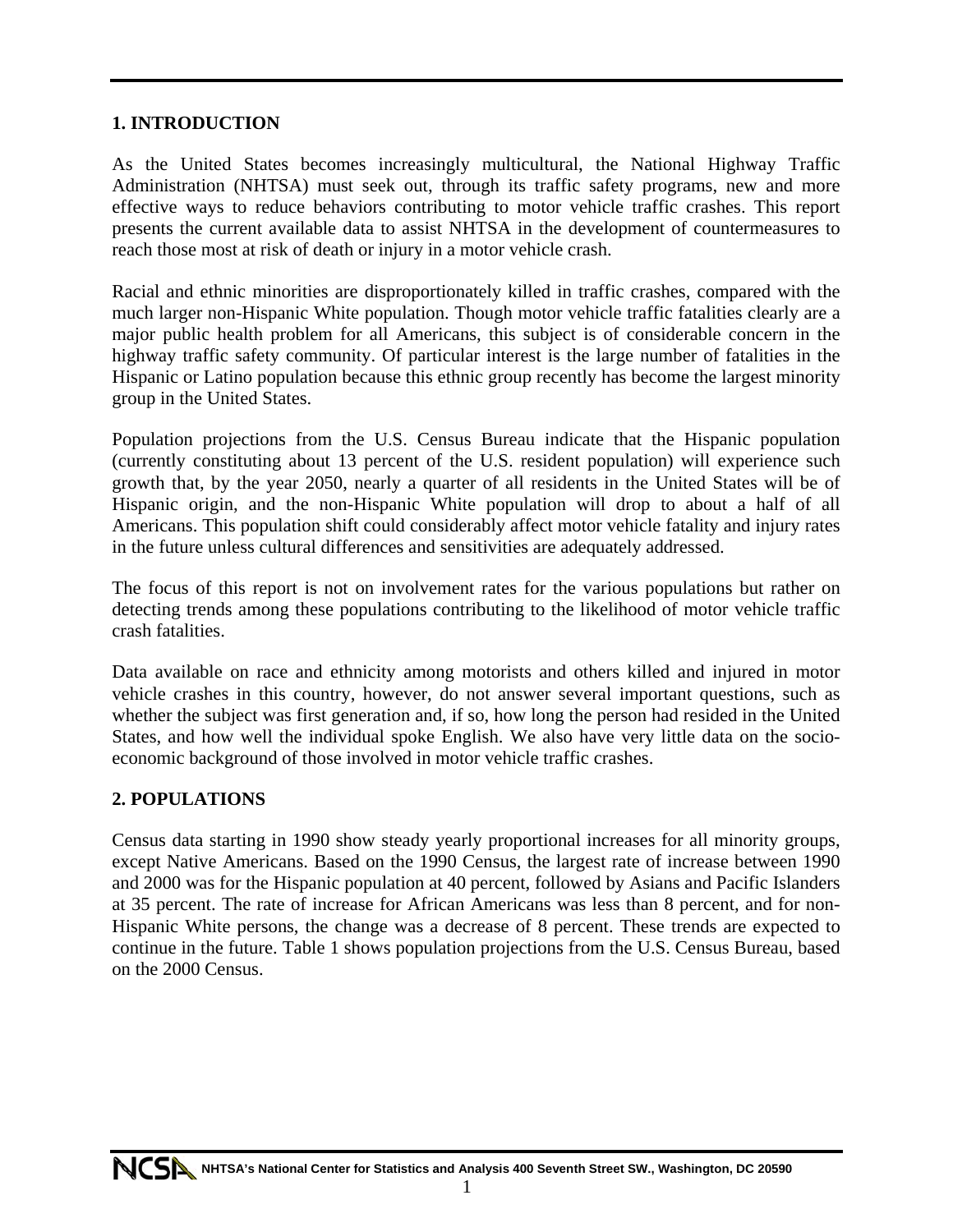| <b>Table 1: Percentages of Total Population by Year</b> |         |         |         |         |         |         |
|---------------------------------------------------------|---------|---------|---------|---------|---------|---------|
| Year                                                    | 2000    | 2010    | 2020    | 2030    | 2040    | 2050    |
| White, not Hispanic                                     | 69.4    | 65.1    | 61.3    | 57.5    | 53.7    | 50.1    |
| African American                                        | 12.7    | 13.1    | 13.5    | 13.9    | 14.3    | 14.6    |
| Asian                                                   | 3.8     | 4.6     | 5.4     | 6.2     | 7.1     | 8.0     |
| All Other Races *                                       | 2.5     | 3.0     | 3.5     | 4.1     | 4.7     | 5.3     |
| Hispanic (any race)                                     | 12.6    | 15.5    | 17.8    | 20.1    | 22.3    | 24.4    |
| <b>Population Total</b><br>(in thousands)               | 282,125 | 308,936 | 335,805 | 391,946 | 391,946 | 419,854 |
| Source: U.S. Census Bureau 2000                         |         |         |         |         |         |         |

\*Includes American Indians and Alaska Natives, Native Hawaiians and Other Pacific Islanders, plus two or more races.

Percentages shown in the yearly columns sum to slightly more than 100 percent because of double counts in the Hispanic row. These overcounts occur because a small number of Hispanics are counted in the African American and even Asian populations. The Census Bureau data include no projections for Native Americans because they are included in the Other Races category.

#### **3. DATA SOURCES**

The Fatality Analysis Reporting System (FARS), since 1975, has collected data from all motor vehicle traffic crashes in which a fatality occurred. To be included in FARS, the crash must occur on a public trafficway and result in a death within 30 days from the date of the crash. In 1999, for the first time, race and ethnicity were added to the list of variables collected in the FARS system. This information is available only for fatally injured individuals and derives mainly from death certificates. Because death certificates cannot always be obtained, some data will be missing.

In the initial year (1999), about 85 percent of the fatality records included race, and 78 percent included Hispanic origin. These rates gradually increased to about 92 percent for race and 91 percent for Hispanic origin in 2003. Data from the FARS 2004 Annual Report File, published in 2005, were used in this report, although some data on race and ethnicity are missing. Some of the missing data will be available upon the release of the FARS 2004 Final File later this year. The missing data should not substantially bias the results of this research.

Before 1999, race and Hispanic origin data were obtainable only by linking FARS data with mortality data from the Centers for Disease Control's National Center for Health Statistics (NCHS). For reasons of privacy and to comply with the terms of the NHTSA's agreement with the individual states and the District of Columbia, the linked files are not in the public domain. Though these linked data are not particularly timely, they nevertheless have some usefulness in this report.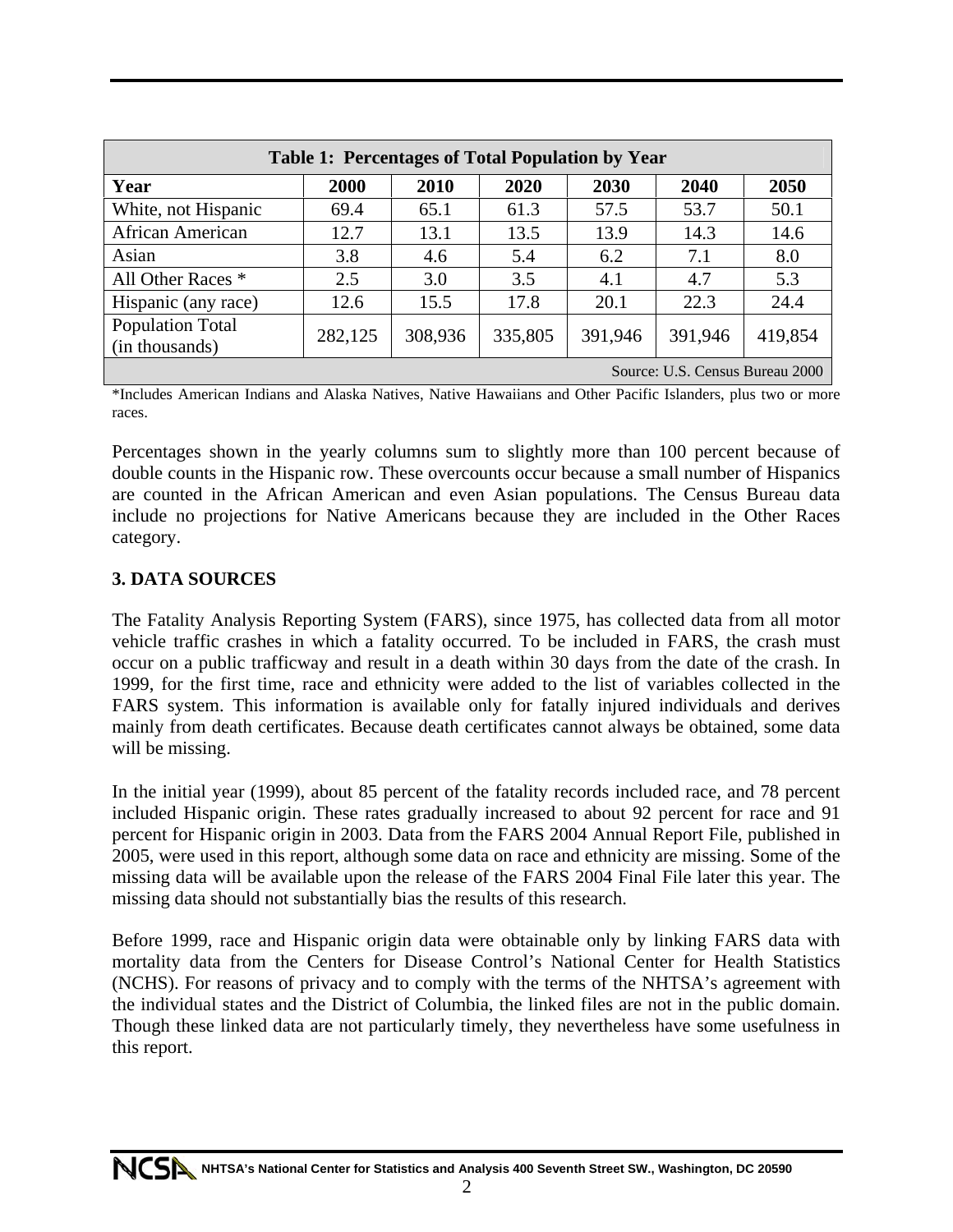Leading cause of death analyses are derived from the same NCHS data source, not from the linked files but from the public use data file for 2002.

Third are results from NHTSA's National Occupant Protection Use Survey (NOPUS) from years 2002 and 2004. NOPUS is a probability-based annual survey of observed safety belt use in the United States. This survey is conducted during daylight hours by observers at randomly selected roadway intersections controlled by a stop sign or a traffic light. Data are collected for the driver, right-front passenger, and up to two passengers in the rear. Age and race are the subjective descriptions by the observers who do not interview the occupants. Race is judged as White, Black, or other. No attempt is made to characterize Hispanic origin.

#### **4. DEFINITIONS**

Data from the CDC NCHS and from the FARS list race and ethnicity (Hispanic origin) as separate entities, but people of Hispanic or Latino origin may be of any race. Used together, these variables give double counts (i.e., White Hispanics would be counted in both White and Hispanic columns). To avoid this problem when the variables are used together, the following scheme has been applied: Records coded with "unknown if of Hispanic origin" have been deleted for White and Black races but retained for Asian, Pacific Islander, and Native American records. For example, individual records coded as White or Black for race and "unknown if of Hispanic origin" as to ethnicity have been deleted. In the case of Native Americans, Asians and Pacific Islanders, these records have been kept but are not counted as persons of Hispanic origin. This scheme furnishes the five categories used in the analyses with no overlapping.

- 1 White or Caucasian, non-Hispanic
- 2 Black or African American, non-Hispanic
- 3 Native Americans, including Alaska natives
- 4 Asian or Pacific Islander, including Hawaiian
- 5 Hispanic or Latino, Latina

The Native Americans, Asians, and Pacific Islanders also coded "Hispanic origin" or "unknown if of Hispanic origin" were very few.

In 1977, the Office of Management and Budget issued *Race and Ethnicity Standards for Federal Statistics and Administrative Reporting.* The four race classes in the publication were American Indian or Alaska Native, Asian or Pacific Islander, Black, and White. Although 1997 standards modified these classes by separating Pacific Islanders and Hawaiians from Asians, this report uses the earlier classification because of the small numbers in these groups. In this report, race and ethnicity terms are used interchangeably.

#### **5. LEADING CAUSE OF DEATH**

Based on mortality data from the CDC's National Center for Health Statistics, the NHTSA annually calculates the leading cause of death for all races and age groups. Data for this report are from calendar year 2002, the latest year available. Race and ethnicity are grouped as described above, and age groups are divided by NHTSA-defined "groups of interest," as follows: Infants younger than 1 year, toddlers 1–3 years, young children 4–7 years, children 8–15 years,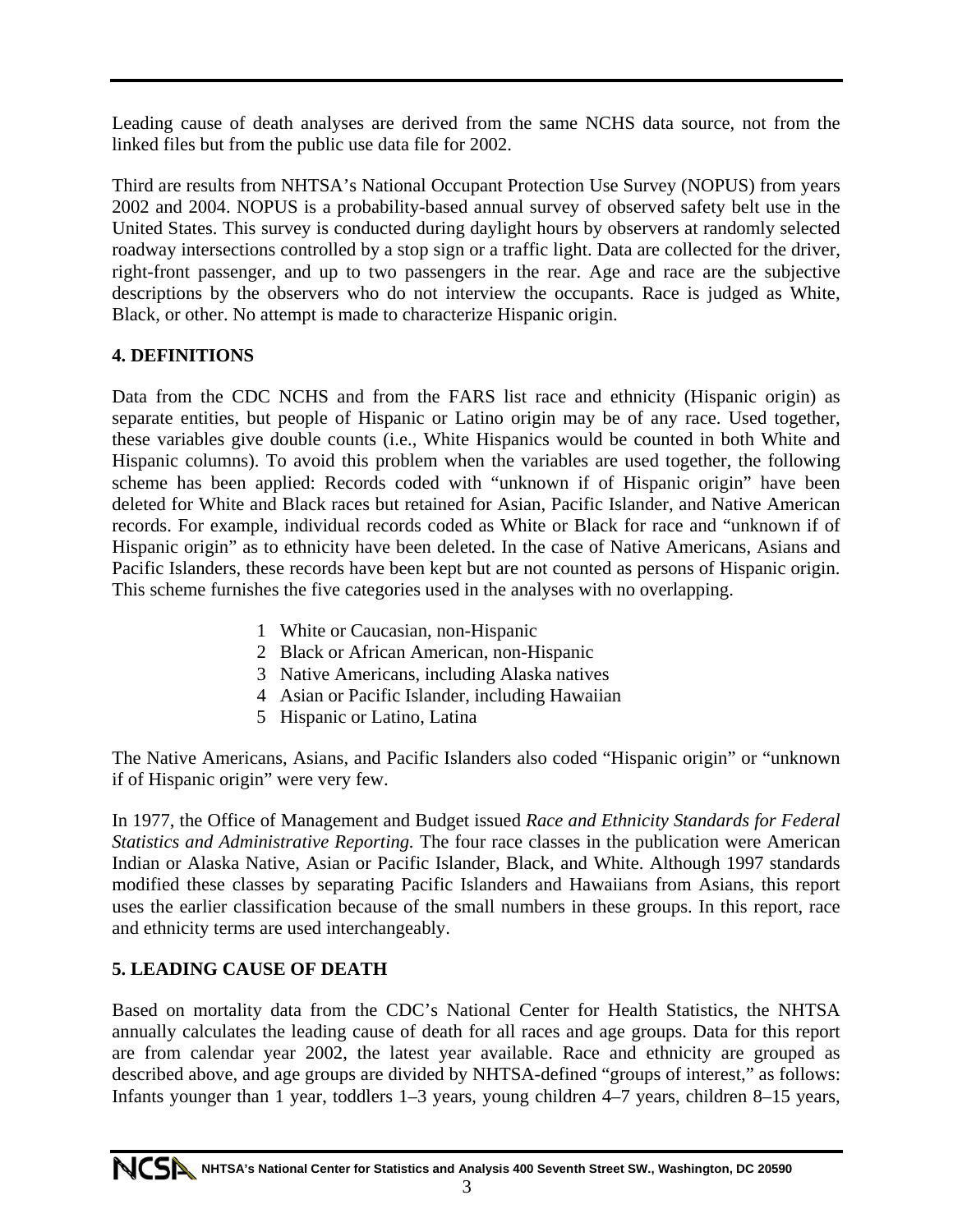youth 16–20 years, young adults 21–24 years, other adults 25–34 years, 35–44 years, 45–64 years, and the elderly 65+ years.

Overall, for Americans of all ages, races and ethnicity, motor vehicle traffic crashes were the eighth leading cause of death in 2002. However, for young children, children, youth, young adults, and other adults 25–34, motor vehicle traffic fatalities were the most frequent cause of death and the second most frequent cause of death for toddlers.

For Blacks or African Americans, homicide replaced motor vehicle traffic crashes as the leading cause for youth and young adults. Homicide was the most frequent cause of death for toddlers and for other adults 25–34, moving motor vehicle crashes into the third place for these two age groups. For all ages combined, in contrast to the other groups, motor vehicle traffic crashes did not rank in the top 10 causes for African Americans.

Ranked seventh overall for Asians and Pacific Islanders, motor vehicle crashes were the most frequent cause of death for toddlers, children, youth, and young adults. Malignant neoplasms (cancer) replaced motor vehicle traffic crashes for young children and other adults 25–34.

Motor vehicle traffic crashes had the most serious consequences for Native Americans. They were most frequent cause of death for all age groups from young children through other adults 35–44 and the second-ranked cause for toddlers (the number one cause of death for this age group is homicide). For all ages combined, motor vehicle crashes were the third leading cause of death for Native Americans.

Motor vehicle traffic crashes were the fifth leading cause of death for all persons of Hispanic or Latino origin. They were the leading cause for all age groups toddlers through other adults 25–34 and the second most frequent cause for other adults 35–44.

Leading Cause of Death ranks are summed up in Table 2. Blanks indicate ranks below 10th.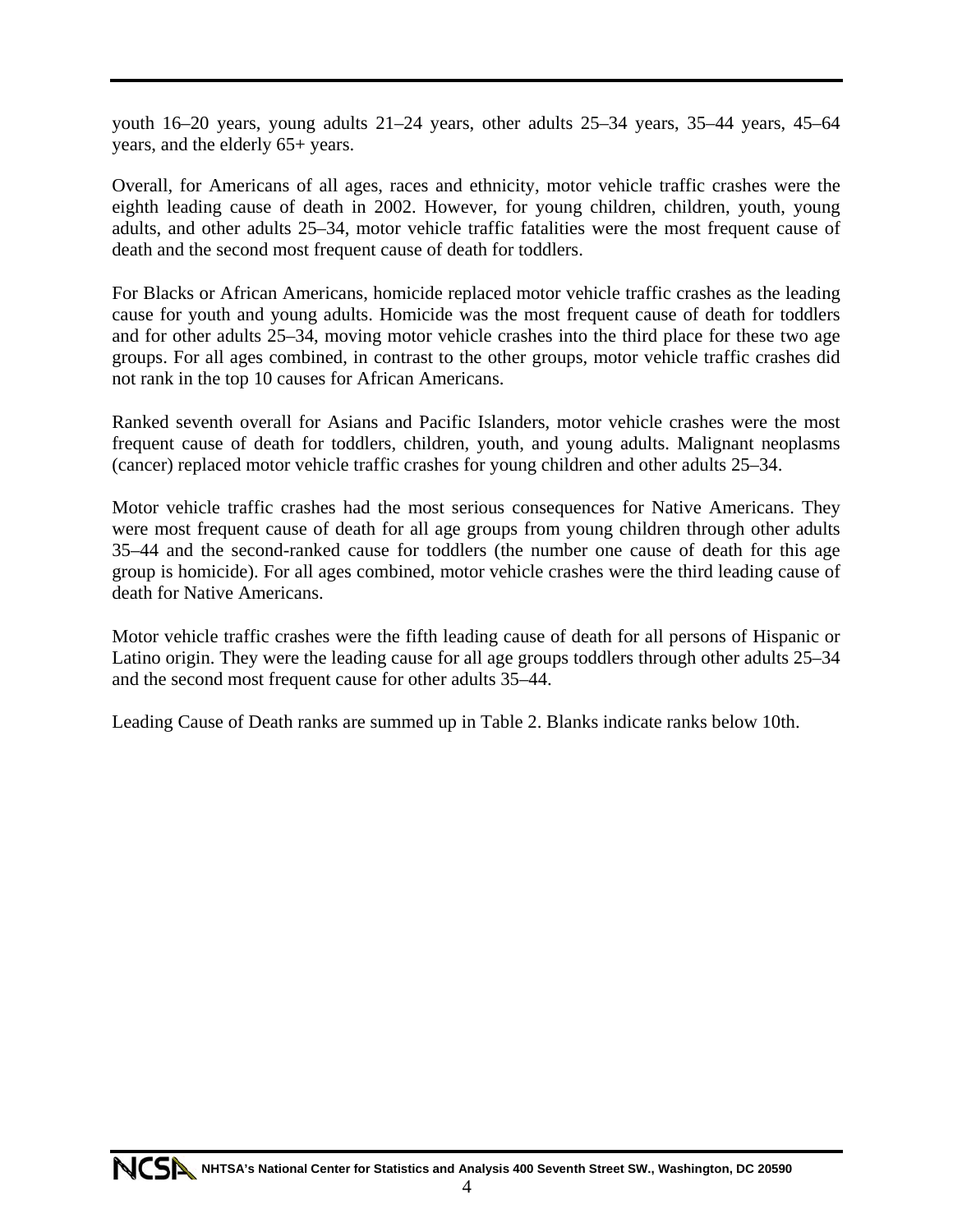| Table 2: Motor Vehicle Traffic Crashes Ranked as a Leading Cause of Death - 2002 |                        |                           |                                  |                               |                    |                                 |
|----------------------------------------------------------------------------------|------------------------|---------------------------|----------------------------------|-------------------------------|--------------------|---------------------------------|
| Age Group                                                                        | Resident<br>Population | Non-<br>Hispanic<br>White | Non-<br>Hispanic<br><b>Black</b> | Asian/<br>Pacific<br>Islander | Native<br>American | Hispanic<br><b>or</b><br>Latino |
| Infants $<$ 1                                                                    | 8                      | 8                         | 9                                | 7                             | 7                  | 8                               |
| Toddlers 1-3                                                                     | $\overline{2}$         | 3                         | 3                                | 3                             | $\overline{2}$     |                                 |
| Young Children 4-7                                                               | $\mathbf{1}$           | 2                         |                                  | $\overline{2}$                |                    |                                 |
| Children 8-15                                                                    | $\mathbf{1}$           | 1                         |                                  | $\overline{2}$                |                    |                                 |
| <b>Youth 16-20</b>                                                               | 1                      | 1                         | $\overline{2}$                   |                               | 1                  | 1                               |
| Young Adults 21-24                                                               | 1                      | 1                         | $\overline{2}$                   |                               |                    |                                 |
| Adults 25-34                                                                     | 1                      | 1                         | 3                                | $\overline{2}$                |                    |                                 |
| Adults 35-44                                                                     | 3                      | 4                         | 5                                | 3                             |                    | $\overline{2}$                  |
| Adults 45-64                                                                     | 8                      | 8                         | 10                               | 5                             | 5                  | 6                               |
| Adults $> 64$                                                                    |                        |                           |                                  |                               |                    |                                 |
| All Ages                                                                         | 8                      | 8                         |                                  | 7                             | 3                  | 5                               |
| Source: CDC NCHS Mortality Data 2002                                             |                        |                           |                                  |                               |                    |                                 |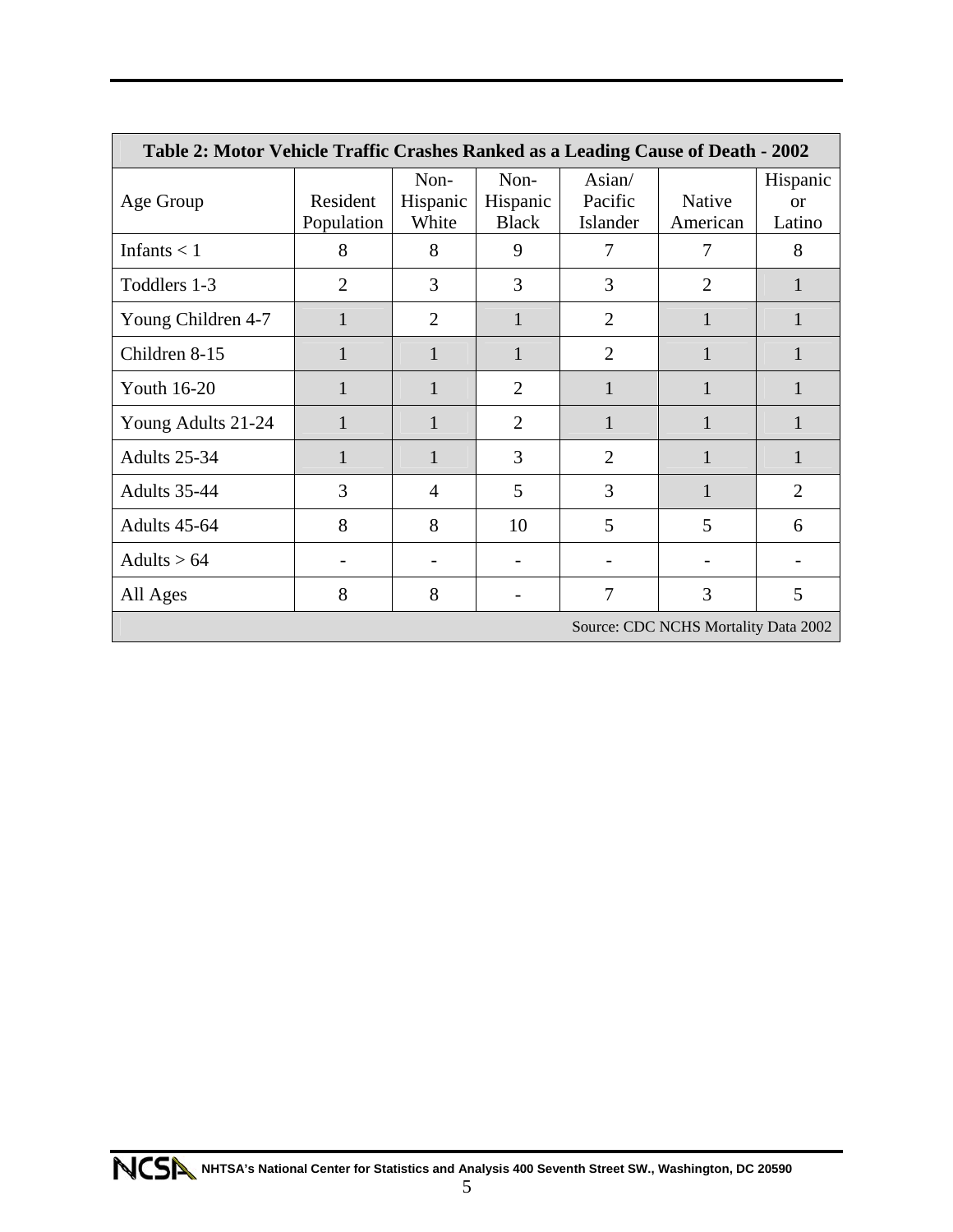In 2002, almost 7 percent of all Native American deaths and nearly 5 percent of Hispanic-Latino deaths were attributable to motor vehicle traffic crashes. The percentages were significantly lower for non-Hispanic White and African American populations, as well as for Asians and Pacific Islanders. These percentages are listed in Figure 1.



Source: CDC NCHS Mortality Data 2002

For more information on motor vehicle crashes as a leading cause of death by race and ethnicity, see *Motor Vehicle Traffic Crashes as a Leading Cause of Death in the U.S., 2002 — A Demographic Perspective.*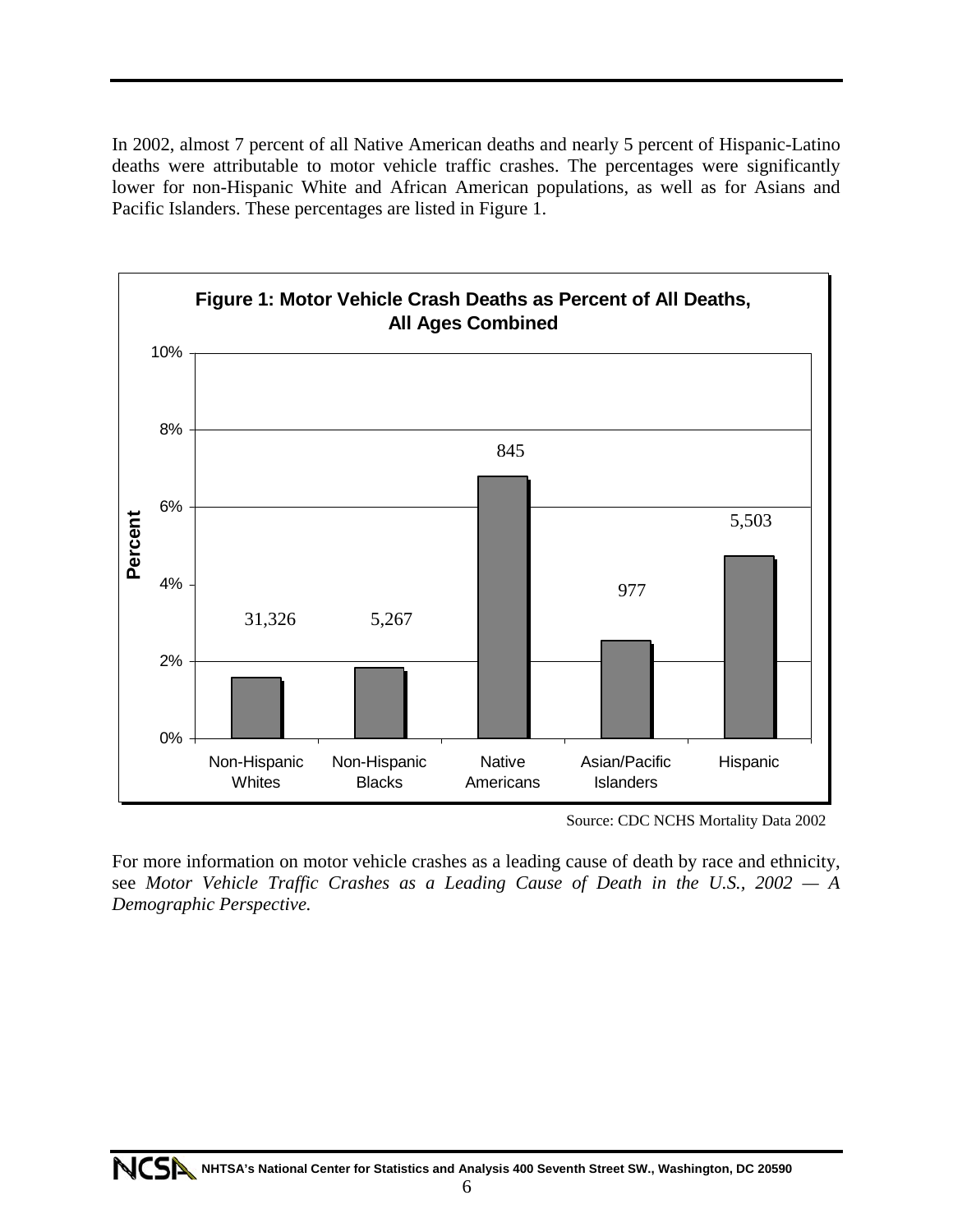Analyzing the same data into the NHTSA-designated age groups, Figure 2 shows that in almost every age group from Young Children 4–7 through Adults 45–64, motor vehicle traffic crashes claimed the lives of Native Americans in greater proportions than in any other racial/ethnic group. A striking exception was in the children 8–15 age group where non-Hispanic White fatalities were over 40 percent of all deaths. It should be noted also that White fatalities in the youth 16–20 group were as large as the proportion for Native Americans. The relatively high percentage of deaths for toddlers ages 1–3 in the Hispanic population warrants serious attention.



Source: CDC NCHS Mortality Data 2002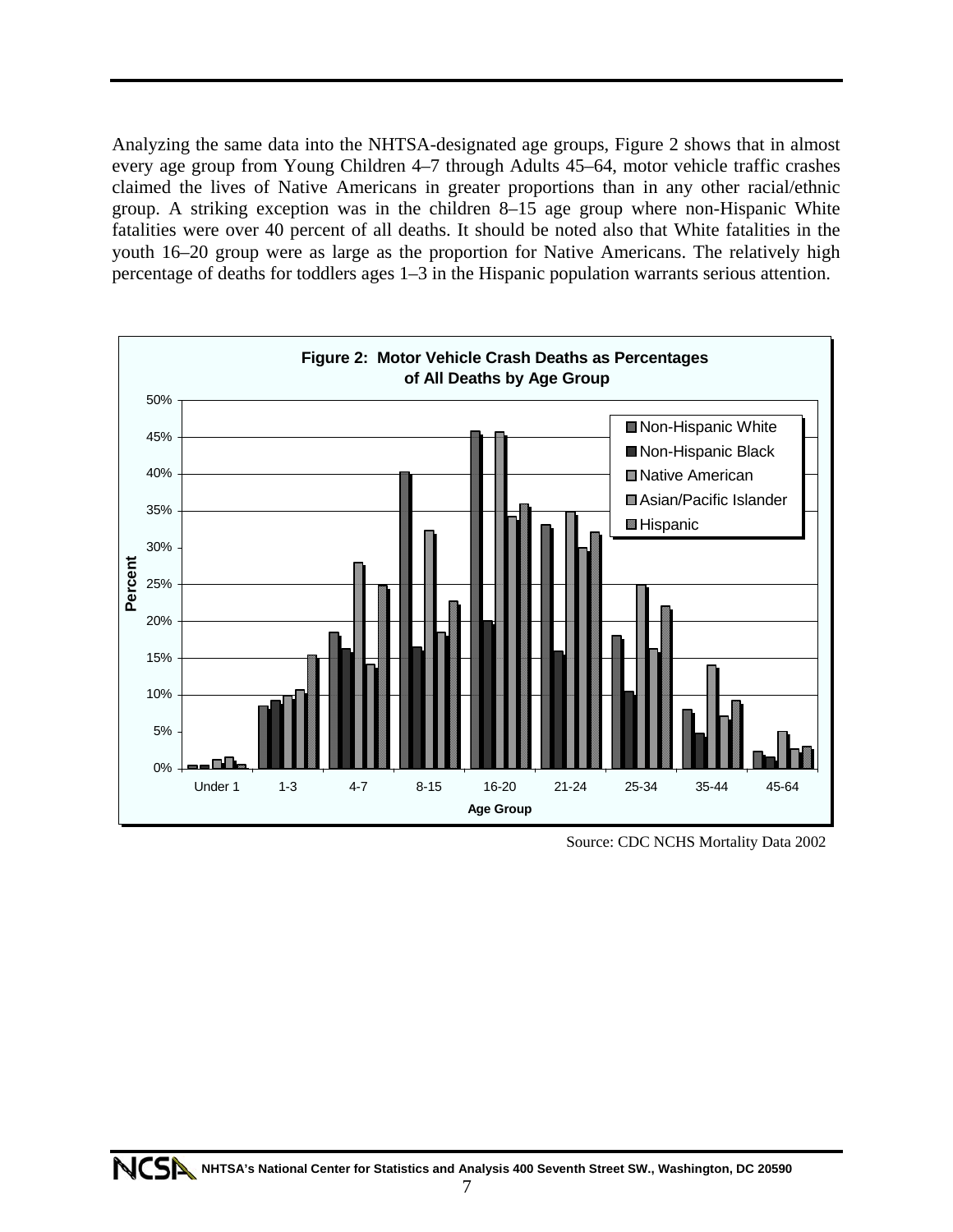#### **6. DRIVERS**

#### **6.1 Alcohol**

 $\overline{a}$ 

Drinking drivers have always played a major role in making motor vehicle traffic crashes a serious public health problem and a leading cause of death. Figure 3 shows percentages of fatally injured drivers who were drinking or not drinking by blood alcohol concentration (BAC). The higher percentages of drinking drivers for Native Americans and Hispanics correlate with the increased likelihood of roadway deaths for these groups. Asian and Pacific Islanders exhibited the lowest percentages of driver alcohol, but non-Hispanic White and Black groups were approximately in between the other groups and nearly coequal. As a corollary to these metrics, chronic liver disease was the sixth most frequent cause of death for both Native Americans and Hispanics. Chronic liver disease was not among the top 10 causes for other groups in 2002.

A citation for driving while intoxicated may be issued for a BAC level of .08, the legal limit and an indication of significant impairment.



Multiple-imputation methodology has been used for this chart.<sup>[2](#page-13-0)</sup>

Source: FARS 1999-2004

<span id="page-13-0"></span><sup>2</sup> See *Multiple Imputation of Missing Blood Alcohol Concentration (BAC) Values in FARS*.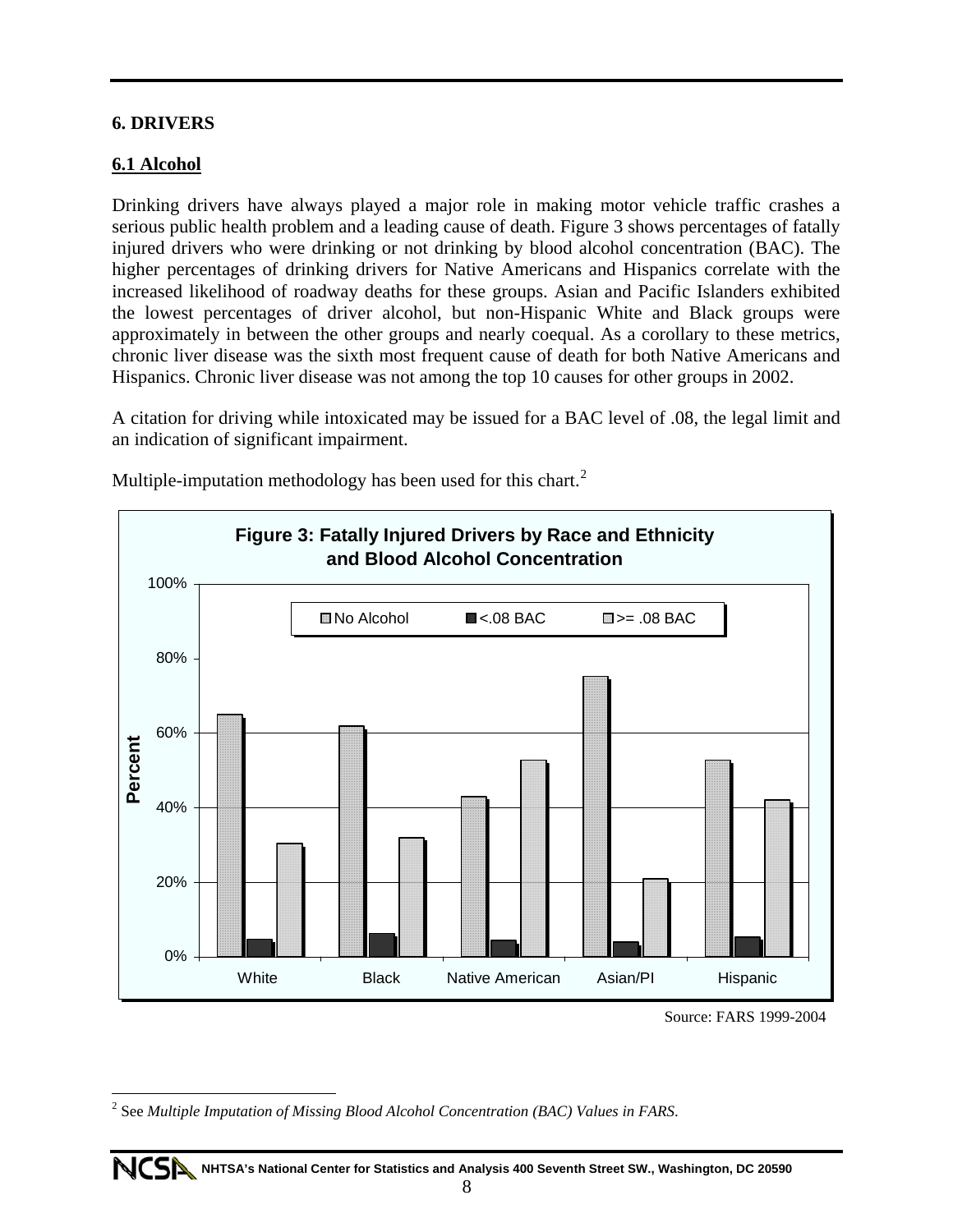Other factors, such as level of education, may enter into the equation and confound the results. For Figure 4, FARS/NCHS Multiple Cause of Death linked data have been used for calendar years 1990–1998.

Figure 4 shows that though the percentage of drinking drivers decreased with increasing education, the stratification by race and ethnicity remained. Many States do not include education level on the death certificate, so we have only a small sample when we include this variable. With fewer than 20 observations for a combination of race, ethnicity, drinking, and education, the bar on the chart is missing. Some skewing will be unavoidable; however, we have enough data to illustrate the point. Police-reported driver drinking was the determining factor for alcohol.



Source: FARS/NCHS linked data 1990-1998

Another possible influencing factor would be the proportion of male-to-female drivers because females traditionally have lower rates for alcohol use and other risky behaviors. Hispanics had a much higher proportion of males to females in the population of fatally injured drivers than any other ethnic group, and this proportion would tend to raise the rate.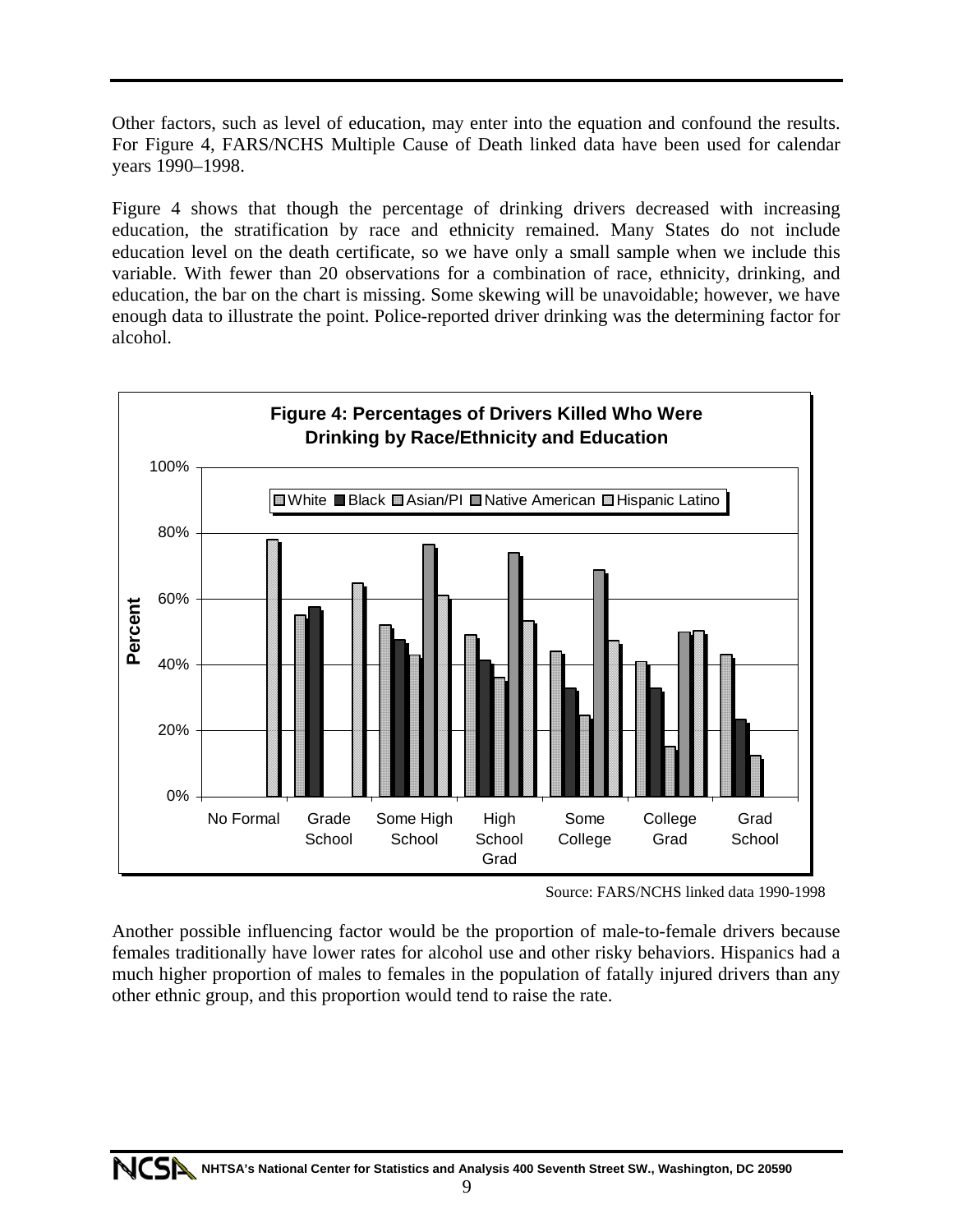Only about 17 percent of the Hispanic drivers killed were female, compared to about 24 percent for African Americans, about 27 percent for non-Hispanic Whites and Asians and Pacific Islanders, and more than 31 percent for Native Americans.

Figure 5 shows the proportions of male and female driver fatalities for each racial and ethnic group.



Source: FARS 1999-2004

Not only did a large proportion of the Native American population include female drivers when compared to the other racial and ethnic groups, but the percentage of female drinking drivers was considerably higher than in the other groups. This factor also tends to increase the overall rate for alcohol for Native Americans.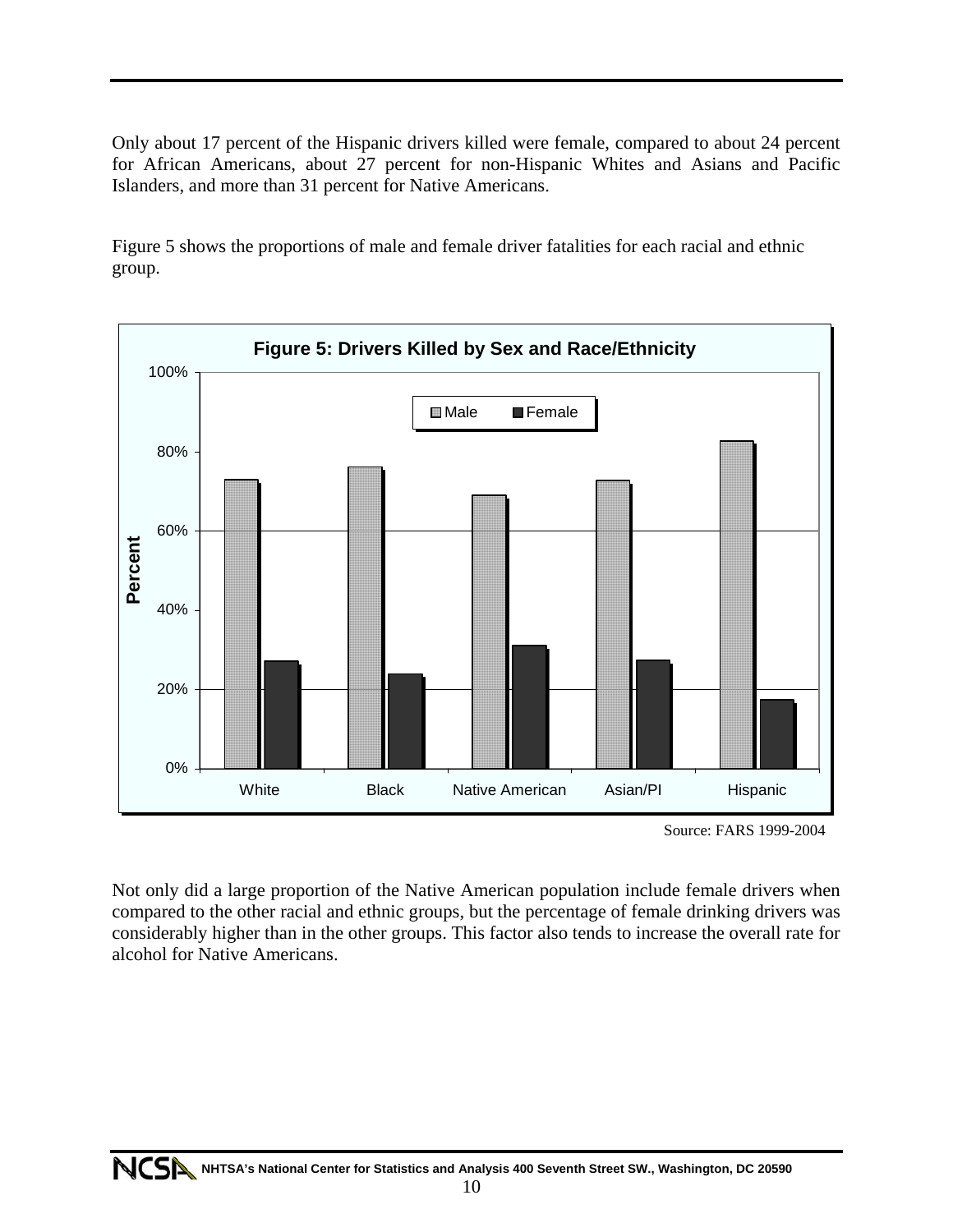Figure 6 shows alcohol estimates for fatally injured male and female drivers separately. Multiple-imputation methodology was used for this chart.



Source: FARS 1999-2004

#### **6.2 Licensing**

Native American and Hispanic or Latino drivers killed were less likely to have had valid licenses than other racial or ethnic groups. Valid licenses include learners' permits and temporary licenses. Invalid licenses include suspended, revoked, expired, canceled or denied, and no license (never had one).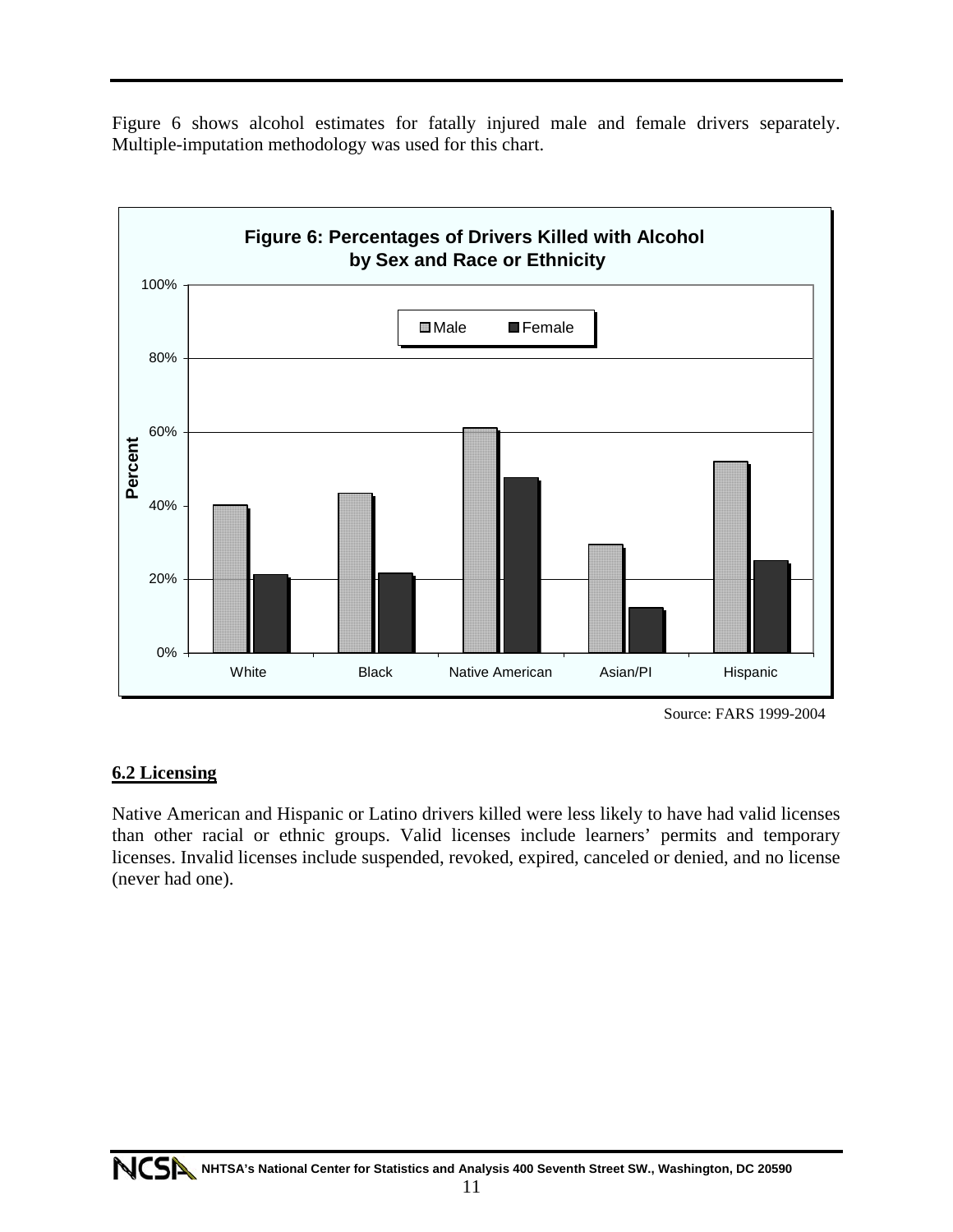Asian and Pacific Islander drivers, followed by non-Hispanic White drivers, had the highest rate of valid licenses (more than 89% in each category). The lowest rate was for Native American drivers at about 67 percent, followed by Hispanic drivers at 69 percent. The percentage of valid licenses for Black or African American drivers (77%) ranked in the middle. Figure 7 shows these percentages.



Source: FARS 1999-2004

#### **6.3 Prior Convictions**

FARS data files include five counters for previous convictions: 1) earlier crashes; 2) driving while intoxicated (DWI); 3) speeding; 4) license suspensions; and 5) other moving violations. These convictions must have occurred no more than three years before the crash date and do not include the current crash. Connecticut, Georgia, and Wisconsin do not record prior convictions; hence, data from these States have been omitted from the calculations.

Fatally injured African Americans had the highest percentage with prior convictions for speeding and other moving violations. Fatally injured Native Americans had the highest percentage for DWI convictions and license suspensions but the lowest percentage with prior recorded crashes and speeding convictions. Figure 8 shows the percentages of fatally injured drivers who had prior convictions in any of the five categories.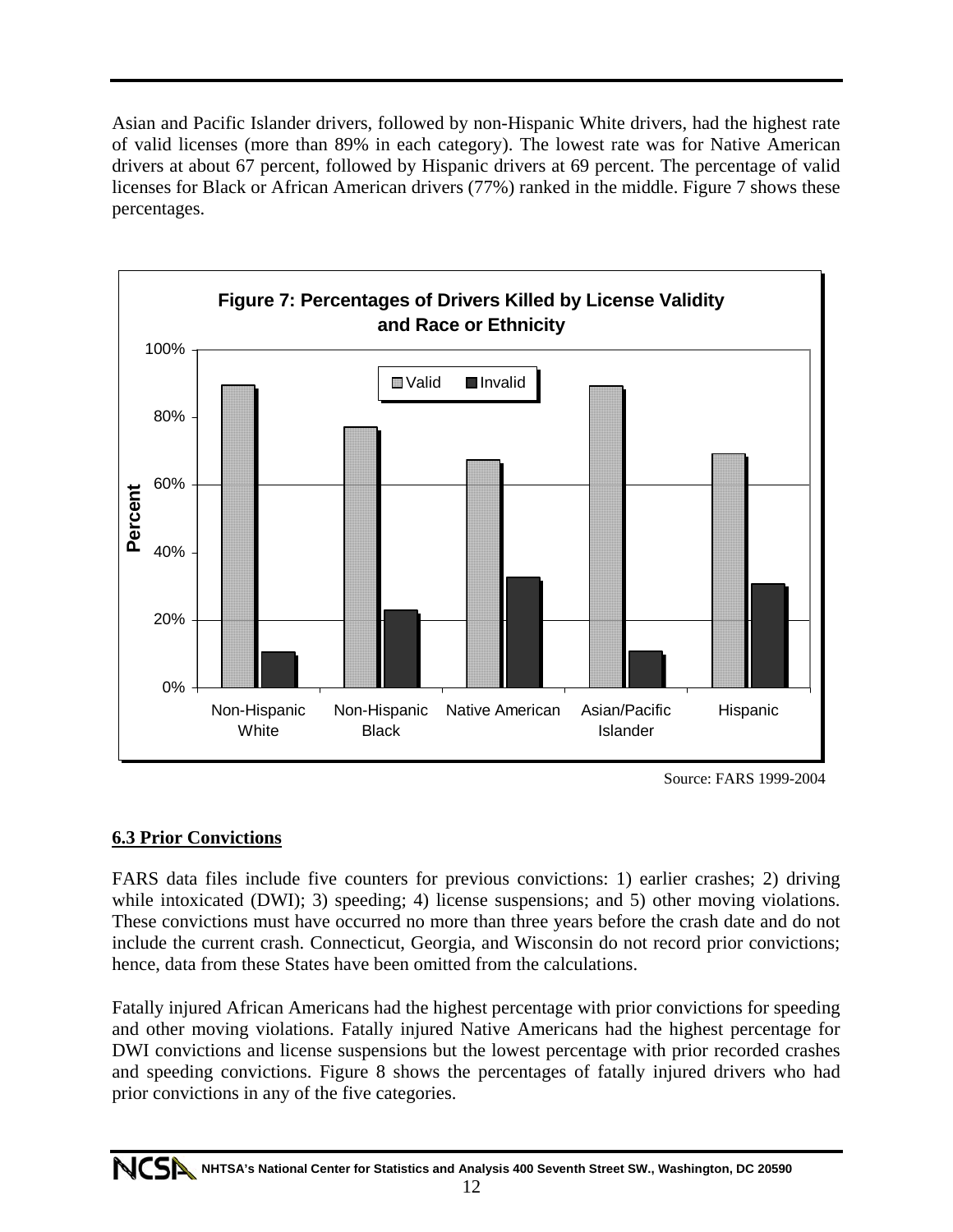

Source: FARS 1999-2004

#### **6.4 Crash Type**

White, Black, and Hispanic drivers were killed in approximately equal numbers in single-vehicle and multi-vehicle crashes. Asian and Pacific Island drivers, however, were less often fatally injured in single-vehicle crashes (45%), and Native American drivers were involved more often in single-vehicle crashes (58%). The national average for drivers killed is 49 percent in singlevehicle crashes and 51 percent in multi-vehicle crashes.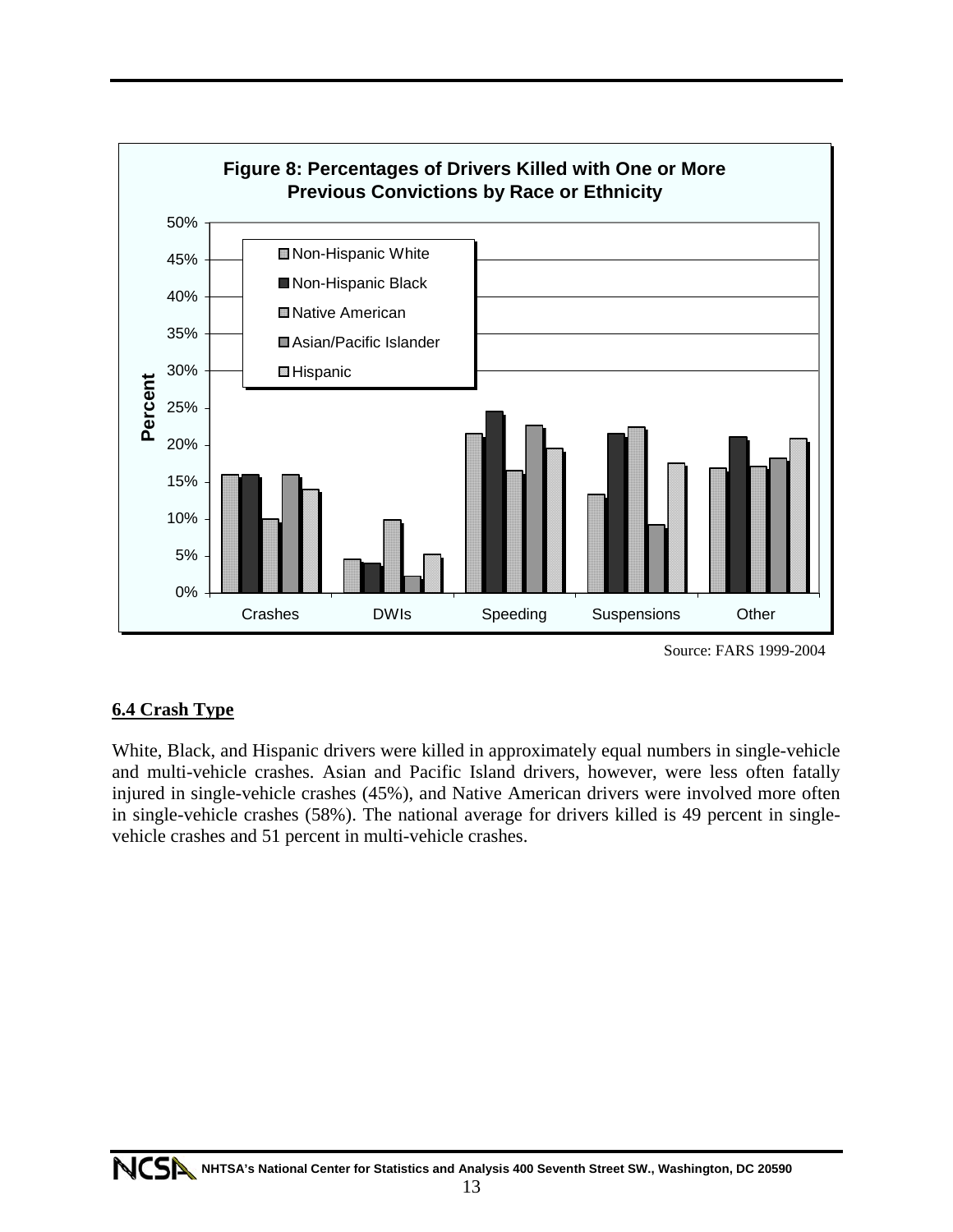#### **7. RESTRAINT USE IN PASSENGER VEHICLES [3](#page-19-0)**

#### **7.1 Restraints for Age 4 and Younger**

Fatally injured Native American children were the least likely to have used child safety seats (only about 27%) and also the least likely to have been wearing safety belts (less than 7%). Black and Hispanic children were less likely than White or Asian and Pacific Islander children to have used child safety seats (roughly 33% and 35% respectively). White children killed were the most likely to have used child safety seats at 58 percent. However, almost a third of White children were totally unrestrained. More than half of the unrestrained children would have survived had they been in child safety seats.<sup>[4](#page-19-1)</sup> Figure 9 illustrates the variations in restraint use by racial and ethnic categories for infants and small children.



Source: FARS 1999-2004

 $\overline{a}$ 

<span id="page-19-0"></span><sup>3</sup> Passenger vehicles are defined as passenger cars, light trucks, and vans.

<span id="page-19-1"></span><sup>4</sup> Author's lives-saved calculations.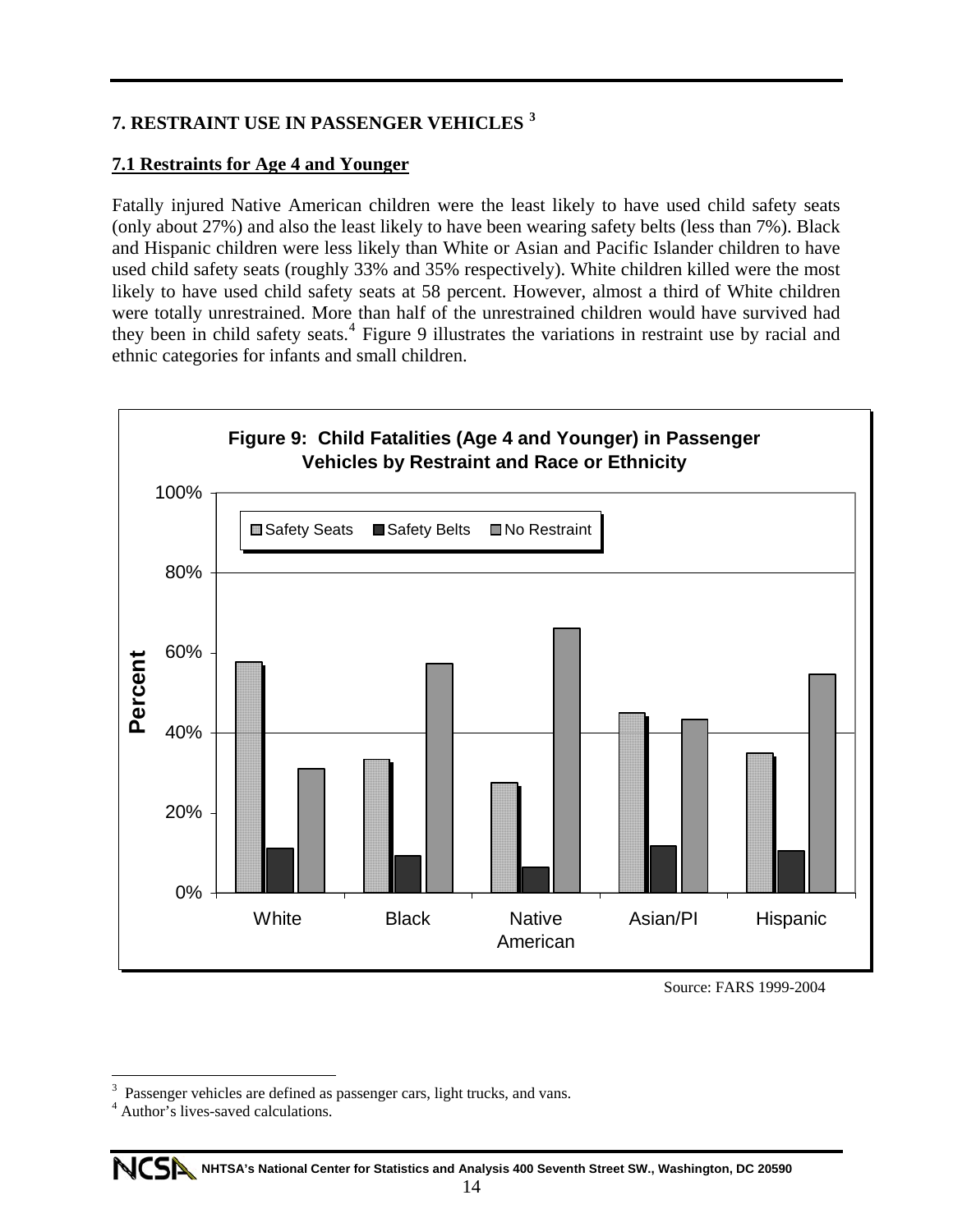#### **7.2 Other Vehicle Occupants**

Other occupants are drivers and passengers older than 4 years. More than half of all persons killed, in all racial and ethnic groups, age 5 and older, were unrestrained. The percentages for persons unbelted by race and ethnicity range from a low of 52 percent for Asians and Pacific Islanders to highs of 70 percent and 78 percent for African Americans and Native Americans, respectively. About two-thirds of White and Hispanic fatally injured individuals were also unbelted. Figure 10 shows differences in safety belt use by race and ethnicity.



Source: FARS 1999-2004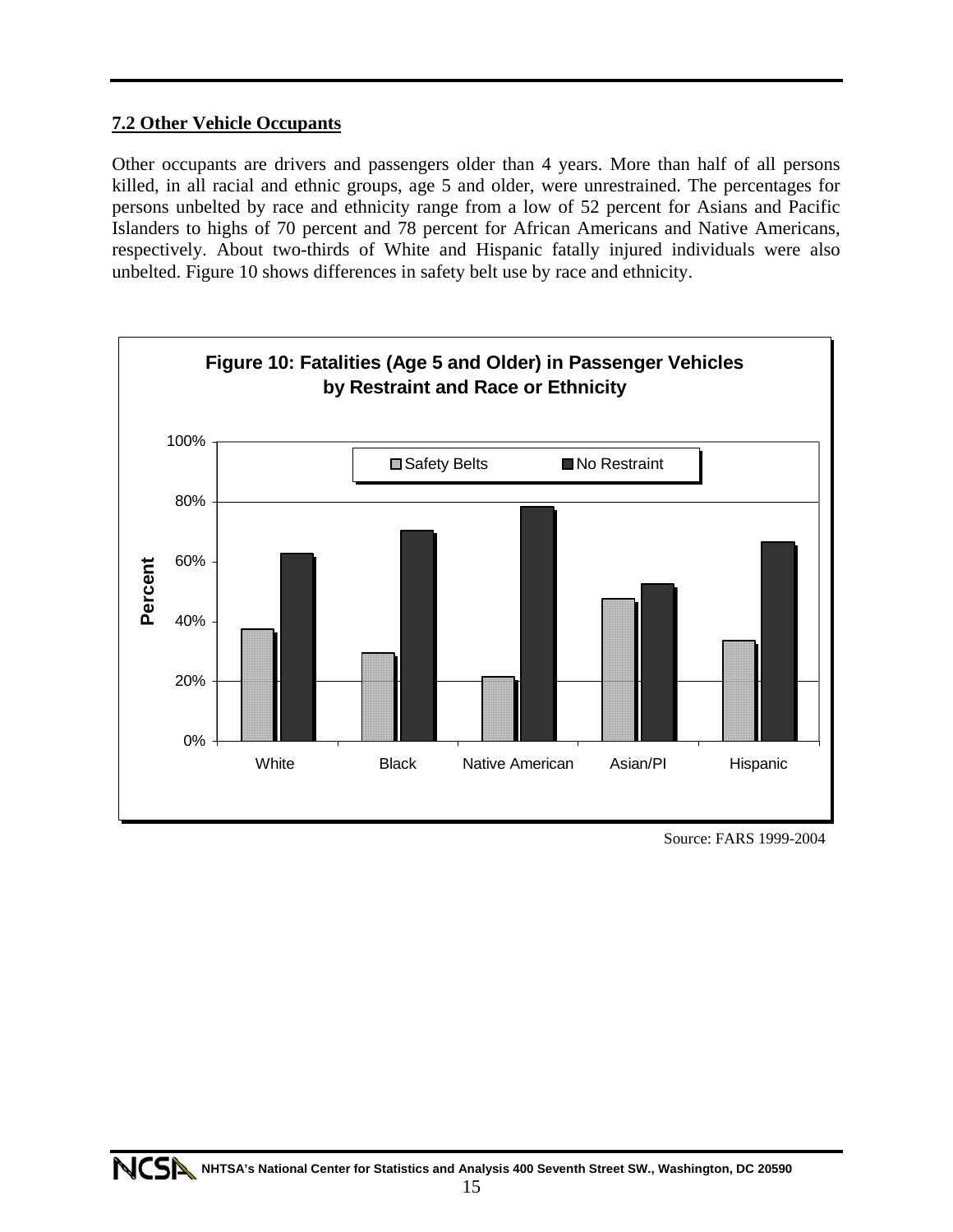#### **7.3 National Occupant Protection Use Survey**

The results of the 2004 National Occupant Protection Use Survey indicated that no significant difference among these three racial groups. Belt use in 2004 by both Black and White motorists was estimated at 80 percent, and 79 percent for the "Other" category.

These numbers represent an increase from 2002 of 4 percentage points for the White group, 3 percentage points for the Black group, and 1 percentage point for members of other races. Even larger percentage increases in safety belt use occurred between 2000 and 2002 for African Americans, 8 percentage points, and for members of other races, 9 percentage points. A much smaller increase (2 percentage points) was estimated for Whites between 2000 and 2002. The higher percentages for safety belt use in this sample of persons who were not killed, compared with the fatally injured population illustrate the advantages of buckling up.

#### **8. MOTORCYCLE HELMET USE**

Forty-seven percent of fatally injured Native American and Hispanic motorcycle riders wore motorcycle helmets. Asian and Pacific Islander fatally injured motorcycle riders had the highest rate of helmet use at 67 percent. For fatally injured African Americans riders, the percentage wearing helmets was 58 percent and for White fatalities, the percentage wearing helmets was 51 percent. Helmet use laws vary considerably in the United States and change from year to year. These changes have not been tracked in this report. However, in the 19 States that still had universal motorcycle helmet laws as of April 2004 (States that had not repealed helmet laws), helmet use for fatally injured motorcycle riders was at least 80 percent for all racial or ethnic groups. Within these States there was little difference among groups.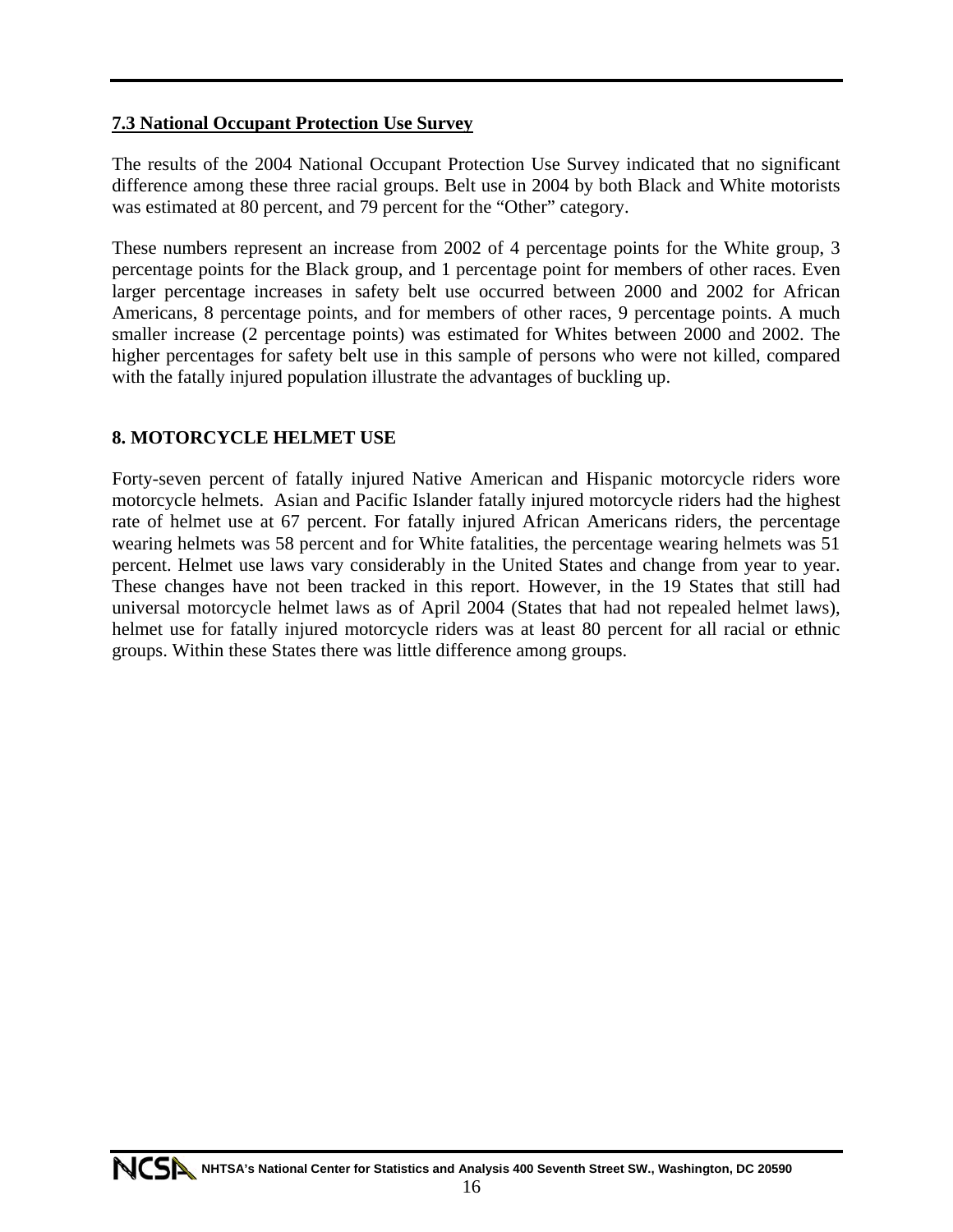

Figure 11 shows the percentages with and without motorcycle helmets.

Source: FARS 1999-2004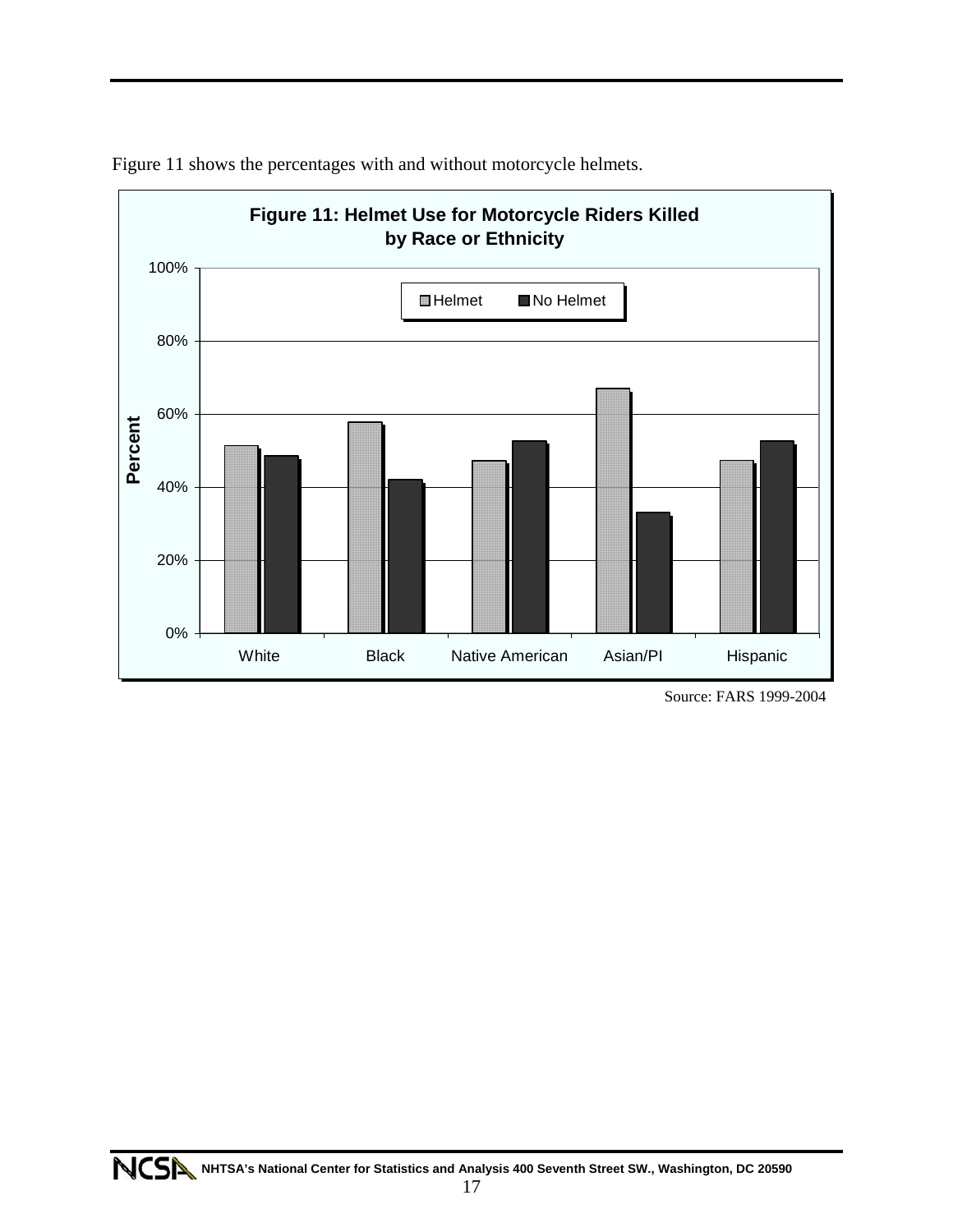#### **9. PEDESTRIANS AND OTHER NON-OCCUPANTS**

#### **9.1 Fatalities**

In the FARS system, non-occupants are mainly pedestrians, and secondarily cyclists. Included also are occupants of parked cars, non-motorized transport devices (e.g., horse-drawn vehicles), and road maintenance equipment, as well as skateboard riders, people in wheelchairs, on skates, sleds, etc. Figure 12 shows the non-occupant percentages of all motor vehicle traffic fatalities by age group.



Source: FARS 1999-2004

In every age group from 16–20 and older, the percentage of non-Hispanic White motor vehicle traffic fatalities, including non-occupants, was lower than the percentages for minority nonoccupants. And in the earlier years of life, only the percentage of Native American non-occupant fatalities was lower than that for Whites, but not by much.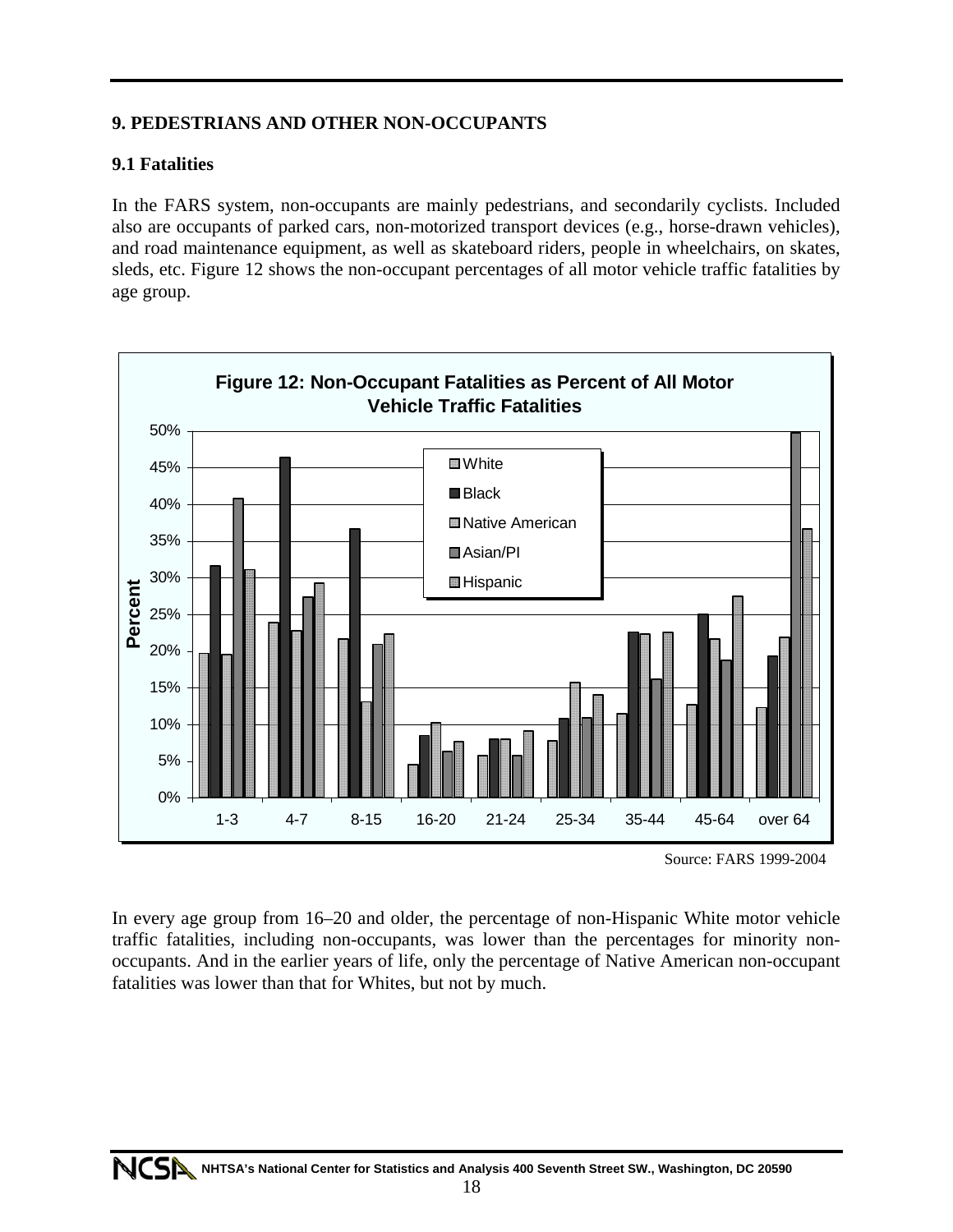Non-occupant, fatally injured Black children in the 4–7 age group accounted for nearly 47 percent of traffic fatalities and close to 37 percent in the 8–15 age group. In both urban and rural settings Black children were killed in disproportionate numbers in these two age groups. Other salient statistics are the percentages for Asian and Pacific Islander children in the 1–3 age group (about 41 percent, although the number of non-occupant fatalities may be too small to be meaningful), and especially Asian and Pacific Island elderly persons at 50 percent. In all age groups, fatally injured Asian and Pacific Islander non-occupants were more likely than their counterparts to be in crosswalks. Fatalities among African Americans occurred most often in the roadway, as did fatalities in White and Hispanic racial and ethnic groups. The data did not seem to indicate any significant difference among the racial and ethnic groups for the time of day of the crash.

#### **9.2 Alcohol**

Almost 70 percent of fatally injured Native American non-occupants (age 16 and older) had been drinking at the time of the crash. Percentages were just below half for Black and Hispanic nonoccupants (47% and 49%, respectively). For Asians and Pacific Islanders, the percentage with alcohol was only 17 percent but close to 40 percent for non-Hispanic Whites.



Source: FARS 1999-2004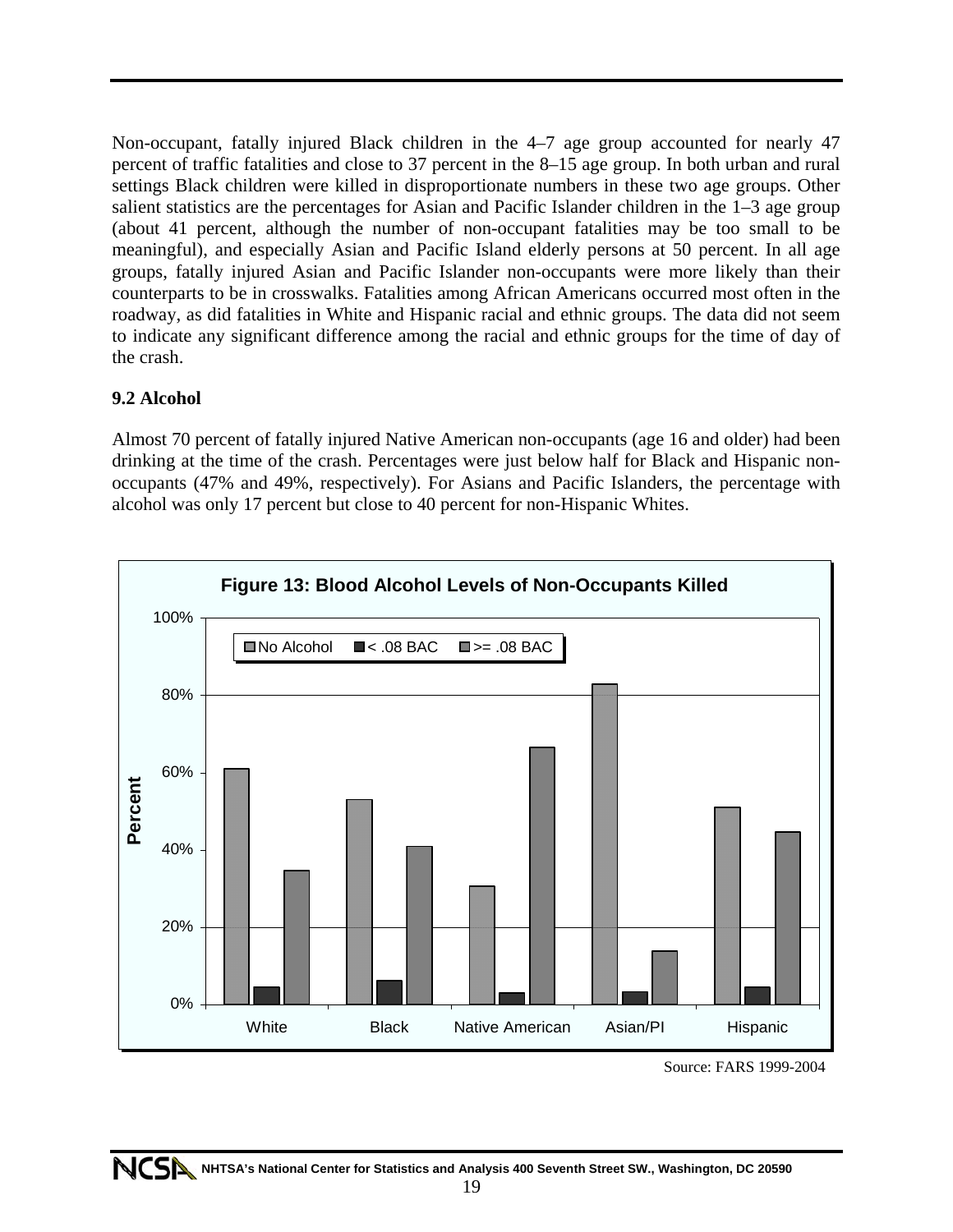When contrasted with data for drinking drivers, Table 3 shows that the percentages for drinking non-occupants (except for Asians and Pacific Islanders) were even higher than for drivers.

| Table 3: Percentages of Fatally Injured Persons Who Were Drinking (16 and over) |                            |                                  |  |  |
|---------------------------------------------------------------------------------|----------------------------|----------------------------------|--|--|
|                                                                                 | <b>Percent for Drivers</b> | <b>Percent for Non-Occupants</b> |  |  |
| Non-Hispanic White                                                              | 35.2%                      | 39.0%                            |  |  |
| Non-Hispanic Black                                                              | 38.4%                      | 47.0%                            |  |  |
| Native American                                                                 | 57.5%                      | 69.4%                            |  |  |
| Asian and Pacific Islander                                                      | 24.8%                      | 17.1%                            |  |  |
| <b>Hispanic or Latino</b>                                                       | 47.5%                      | 49.0%                            |  |  |
|                                                                                 |                            | Source: FARS 1999-2004           |  |  |

The statistics obtained from this study using five years of FARS/NCHS data, 1999–2004, substantially agree with an earlier study based on five years of FARS data, *Ethnicity and Alcohol-Related Fatalities, FARS Combined with NCHS Files for 1990–1994.* 

#### **10. CONCLUSIONS**

From the descriptive statistics in this report, the concerns of the motor vehicle traffic safety community, that minority populations apparently are overrepresented in the number of traffic fatalities, may be well founded. Race and ethnicity data from FARS indicated that for people killed in motor vehicle traffic crashes, those who can be classified as in minority populations, (except Asians and Pacific Islanders) were more often driving while intoxicated, less often validly licensed, and less likely to be wearing safety belts than the general population.

All minorities, however, including Asians and Pacific Islanders, were less likely to secure their infants and toddlers in child safety seats than non-Hispanic Whites.

That Native Americans are more likely to drink and drive has been well documented in the past. Moreover, Native Americans not driving are more likely to drink and be killed in the roadway by motor vehicles. Note that fatally injured Native American women were driving while intoxicated twice as often as women in the other racial and ethnic groups and nearly as often as Native American men. Native American passenger vehicle occupants were also the least likely to wear safety belts.

Second only to Native Americans, fatally injured Hispanic or Latino drivers had the highest rates of driver and non-occupant alcohol levels. However, in contrast to Native Americans, only about a third of alcohol-impaired drivers were female. This factor is significant because fatally injured female Hispanic drivers comprised less than 20 percent of all Hispanic drivers killed. Together with Native Americans, fatally injured Hispanic drivers had the highest rates of invalid licensure.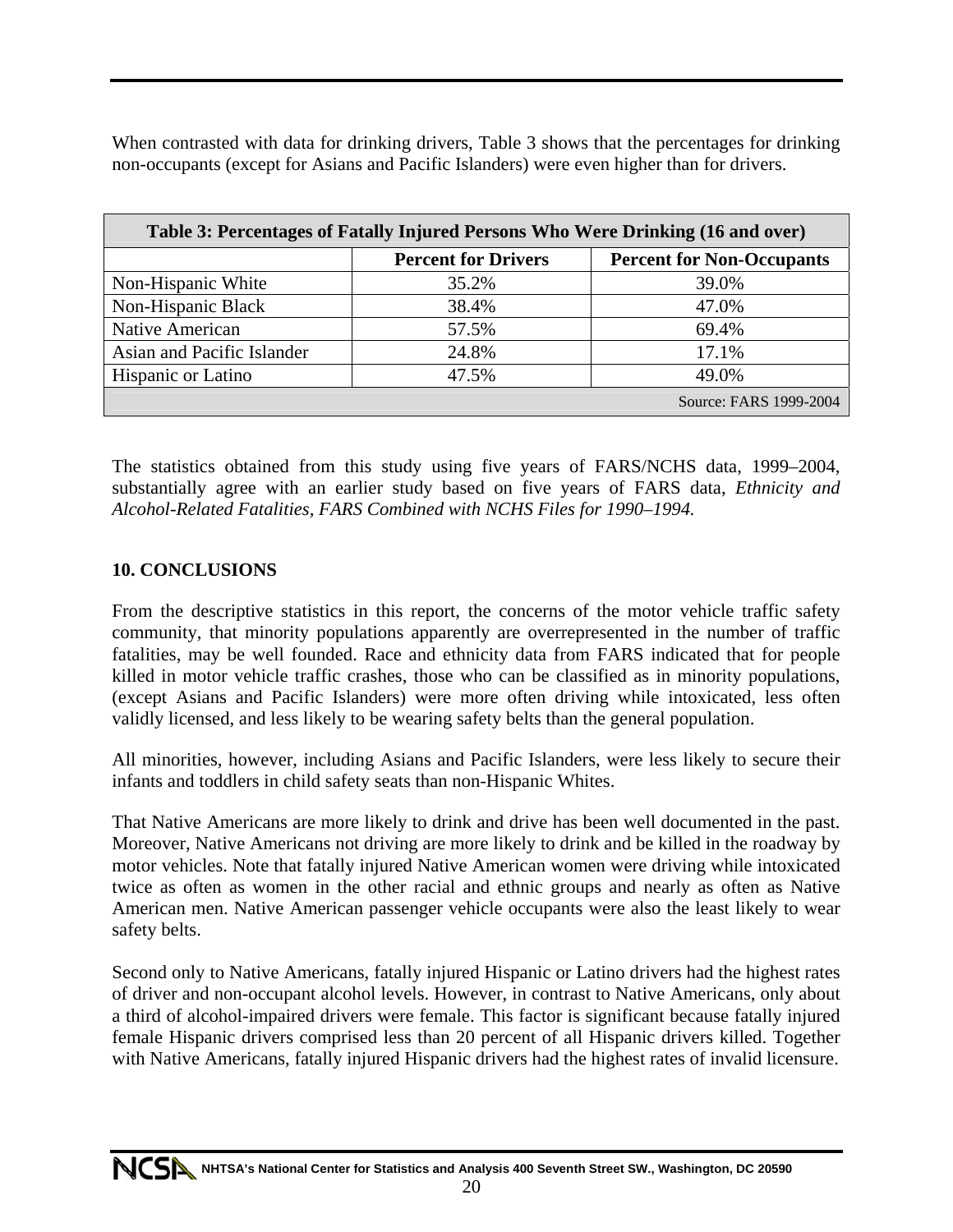Alcohol use for fatally injured African American drivers was roughly comparable to that of the non-Hispanic white majority for both males and females. The difference is about 3 percentage points higher for black drivers but 8 percentage points higher for black non-occupants. Black drivers killed had the highest percentage with one or more prior speeding convictions. The percentage of valid licenses was somewhat lower than for the general population.

Not using safety belts and child safety seats was also a problem in the black community, but the most salient observation for African Americans is the disproportionately large number of children killed who were not vehicle occupants. The reasons for these high numbers must be investigated and appropriate remedies recommended.

The fatally injured Asians and Pacific Island group exhibited a substantially lower rate for driver alcohol and an even lower rate for non-occupant alcohol. This racial or ethnic group was the least likely to have had DWI charges or license suspensions and was the most likely to wear safety belts or motorcycle helmets. It appears, however, that, in too many cases, young children (younger than age 5) were only belted when they should have been in child safety seats.

For all racial or ethnic groups, including the non-Hispanic White group, albeit in varying degrees, the incidences of alcohol use, lack of proper restraints and licensing, and other risky behaviors are obstacles to overcome to reduce the death rates on our highways.

This report suggests that more detailed research on the relationships among socioeconomic status, race and ethnicity, and the risk of death or injury in a motor vehicle traffic crash is warranted.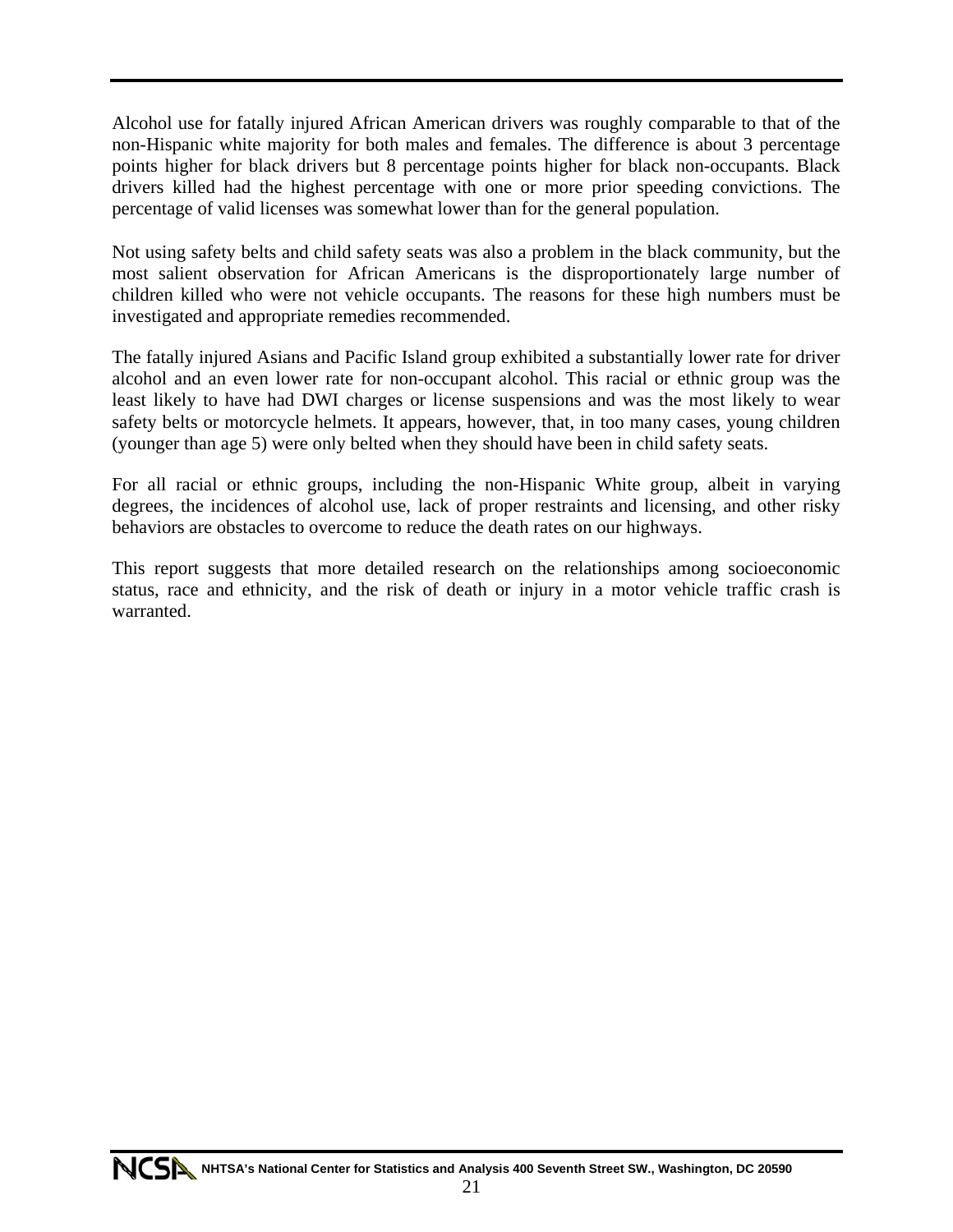#### **REFERENCES**

- 1. NHTSA Technical Report. Rajesh Subramanian, "Motor Vehicle Traffic Crashes as a Leading Cause of Death in the U.S., 2002 – A Demographic Perspective," April 2005.
- 2. NHTSA Technical Report. "Multiple Imputation of Missing Blood Alcohol Concentration (BAC) Values in FARS," U.S. Department of Transportation, Washington, DC, October 1998.
- 3. NHTSA Research Note. "Safety Belt Use in 2002 Demographic Characteristics," U.S. Department of Transportation, Washington, DC, March 2003.
- 4. NHTSA Research Note. "Safety Belt Use in 2004 Demographic Results," U.S. Department of Transportation, Washington, DC, February 2005.
- 5. NHTSA Traffic Tech Publications. "Ethnicity and Alcohol Related Fatalities, FARS Combined with NCHS Files for 1990–1994," U.S. Department of Transportation, Washington, DC, February 2001.
- 6. NHTSA Traffic Safety Facts Laws. "Motorcycle Helmet Use Laws," U.S. Department of Transportation, Washington, DC, April 2004.